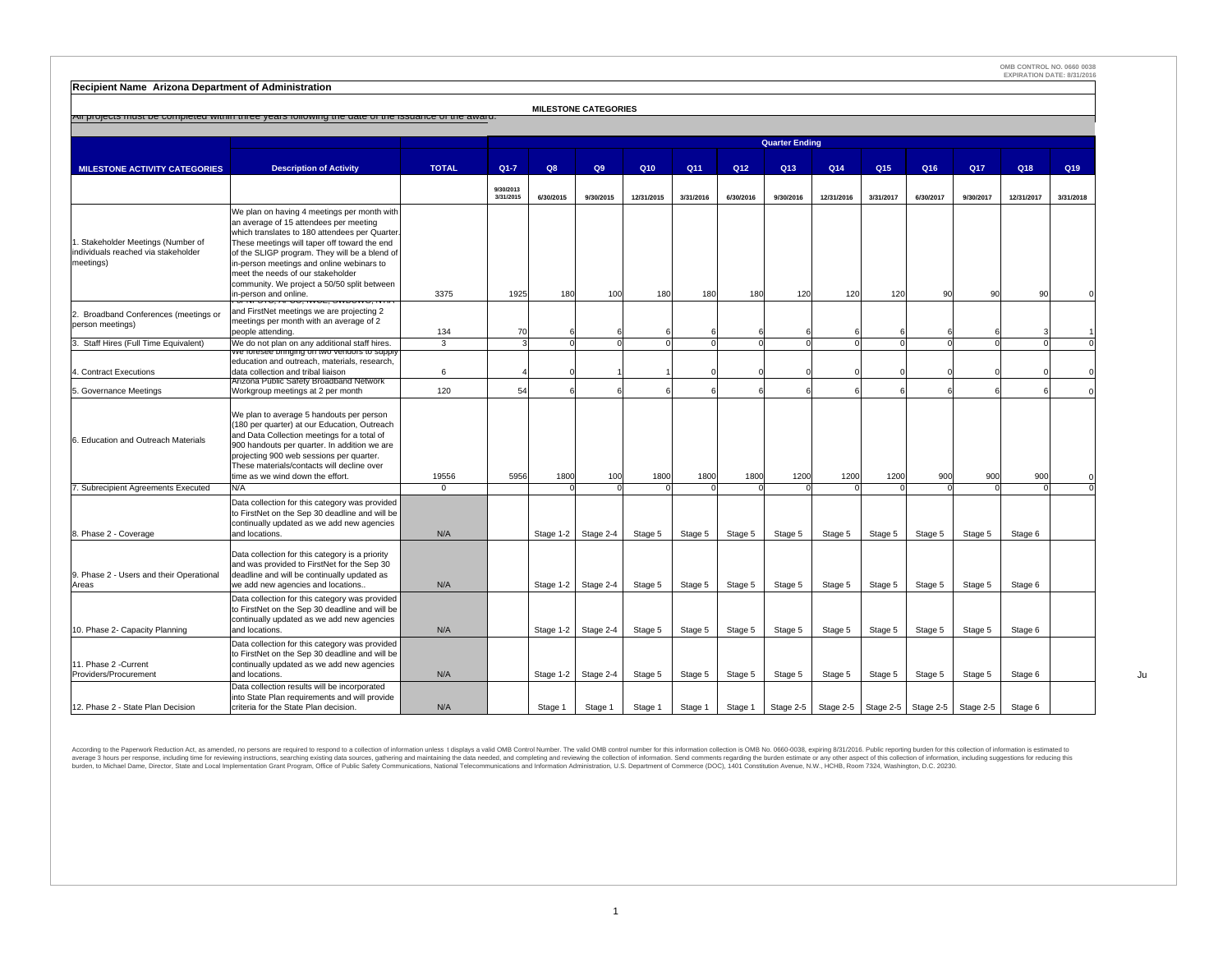# **Recipient Name: Arizona Department of Administration**

#### **Cost Class Category Federal Expenditures**

 **Cost Class Category Non-Federal Expenditures**

| The completion of your project budget (federal funds) should be reported in the quarter you are anticipating expending the funds. Year One begins July 1, 2013. |                |                      |           |                       |                   |                                |                    |                       | Please include any data attributable to |
|-----------------------------------------------------------------------------------------------------------------------------------------------------------------|----------------|----------------------|-----------|-----------------------|-------------------|--------------------------------|--------------------|-----------------------|-----------------------------------------|
| <b>Quarterly Cost Category</b>                                                                                                                                  | <b>TOTAL</b>   |                      |           |                       |                   |                                |                    | <b>Quarter Ending</b> |                                         |
| <b>Expenditures</b>                                                                                                                                             | <b>FEDERAL</b> | $Q1-8$               | Q8        | Q <sub>9</sub>        | Q <sub>10</sub>   | Q <sub>11</sub>                | Q <sub>12</sub>    | Q13                   | Q14                                     |
|                                                                                                                                                                 |                |                      |           |                       |                   |                                |                    |                       |                                         |
|                                                                                                                                                                 |                | 9/30/2013-6/30/15    | 6/30/2015 | 9/30/2015             | 12/31/2015        | 3/31/2016                      | 6/30/2016          | 9/30/2016             | 12/31/2016                              |
| la. Personnel                                                                                                                                                   | \$410,019.60   | 38,769.60<br>\$.     | -S        | 72,519.60             | 106,269.60<br>-SS | 140,019.60                     | 173,769.60         | 207,519.60            | 241,269.60                              |
| b. Fringe Benefits                                                                                                                                              | \$89,731.20    | \$<br>18,766.20      |           | 25,217.56             | 31,668.92         | 38,120.28                      | 44,571.64          | 51,023.00<br>- \$     | 57,474.36                               |
| c. Travel                                                                                                                                                       | \$222,852.41   | S<br>51,442.41       | -\$       | 67,025.14<br>- 71     | 82,607.87         | 98,190.60                      | 113,773.33         | 129,356.06            | 144,938.79                              |
| d. Equipment                                                                                                                                                    | \$0.00         |                      |           |                       |                   |                                |                    |                       |                                         |
| e. Supplies                                                                                                                                                     | \$149,061.27   | 77,601.27<br>\$      |           | 84,097.63<br>\$       | 90,593.99         | 97,090.35                      | 103,586.71         | \$<br>110,083.07      | 116,579.43<br>\$                        |
| . Contractual                                                                                                                                                   | \$2,039,482.72 | \$<br>739,417.50     |           | 857,599.32<br>P       | 975.781.14        | 1,093,962.96                   | 1.212.144.78       | \$1,330,326.60        | \$1,448,508.42                          |
| g. Construction                                                                                                                                                 | \$0.00         |                      |           |                       |                   |                                |                    |                       |                                         |
| h. Other                                                                                                                                                        | \$0.00         | \$<br>$\blacksquare$ | \$        | \$.<br>$\blacksquare$ | \$<br>$\sim$      | \$<br>$\overline{\phantom{0}}$ | \$<br>$\sim$       | \$.<br>$\sim$         | \$.                                     |
| . Total Direct Charges (sum of a-h)                                                                                                                             | \$2,911,147.20 | \$<br>925,996.98     |           | \$1,106,459.25        | \$1,286,921.52    | 1,467,383.79                   | \$<br>1,647,846.06 | \$1,828,308.33        | \$2,008,770.60                          |
| . Indirect Charges                                                                                                                                              | \$0.00         |                      |           |                       |                   |                                |                    |                       |                                         |
| $k$ . TOTAL (sum i and j)                                                                                                                                       | \$2,911,147.20 | \$<br>925,996.98     |           | \$1,106,459.25        | \$1,286,921.52    | 1,467,383.79  <br>\$.          | \$<br>1.647.846.06 | \$1,828,308.33        | \$2,008,770.60                          |

The completion of your project budget (non-federal, matching funds) should be reported in the quarter you are anticipating expending the funds. Year One begins July 1, 2013. Please include any data Year 1."

| <b>Quarterly Cost Category</b>    | <b>TOTAL</b>       |                   |              |                  |                 |                    |                 | <b>Quarter Ending</b> |                   |
|-----------------------------------|--------------------|-------------------|--------------|------------------|-----------------|--------------------|-----------------|-----------------------|-------------------|
| <b>Expenditures</b>               | <b>NON-FEDERAL</b> | $Q1-8$            | Q8           | Q9               | Q <sub>10</sub> | Q11                | Q <sub>12</sub> | Q13                   | Q14               |
|                                   |                    |                   |              |                  |                 |                    |                 |                       |                   |
|                                   |                    | 9/30/2013-6/30/15 | 6/30/2015    | 9/30/2015        | 12/31/2015      | 3/31/2016          | 6/30/2016       | 9/30/2016             | 12/31/2016        |
| a. Personnel                      | \$238,800.59       | 95,981.84         |              | 108,965.36       | 121,948.88 \$   | 134,932.40         | 147,915.92      | 160,899.44            | 173,882.96        |
| b. Fringe Benefits                | \$153,175.68       | 28,794.55         |              | 40.101.93        | 51,409.31       | 62,716.69<br>- \$  | 74,024.07       | 85,331.45             | 96,638.83<br>- \$ |
| c. Travel                         | \$0.00             |                   | \$<br>$\sim$ |                  |                 |                    |                 |                       |                   |
| d. Equipment                      | \$0.00             |                   |              |                  |                 |                    |                 |                       |                   |
| e. Supplies                       | \$0.00             |                   |              | \$               |                 |                    |                 | $\sim$                | $\sim$            |
| . Contractual                     | \$200,000.00       | 100,000.00        |              | \$               |                 |                    |                 | S<br>$\blacksquare$   | \$.<br>$\sim$     |
| g. Construction                   | \$0.00             |                   |              |                  |                 |                    |                 |                       |                   |
| h. Other                          | \$409,665.75       | 186,615.75        |              | 206,893.02<br>ж. | 227,170.29      | 247,447.56         | 267,724.83      | 288,002.10            | 308,279.37<br>\$  |
| Total Direct Charges (sum of a-h) | 901,642.02         | $411.392.14$ \$   |              | 355,960.31       | 400.528.48      | 445,096.65         | 489,664.82      | 534,232.99            | 578,801.16        |
| Indirect Charges                  | \$0.00             |                   |              |                  |                 |                    |                 |                       |                   |
| k. TOTAL (sum i and j)            | \$901,642.02       | $411,392.14$ \$   |              | 355,960.31<br>Ъ  | 400,528.48      | - \$<br>445,096.65 | 489,664.82      | 534,232.99            | 578,801.16<br>\$  |

terding the December Debuits tot in consider corresponding the consideration of decline in the Coloration of AMA And the coloration of AMA and the color of the set of AMA and the set of AMA ANA ANA ANA ANA ANA ANA ANA ANA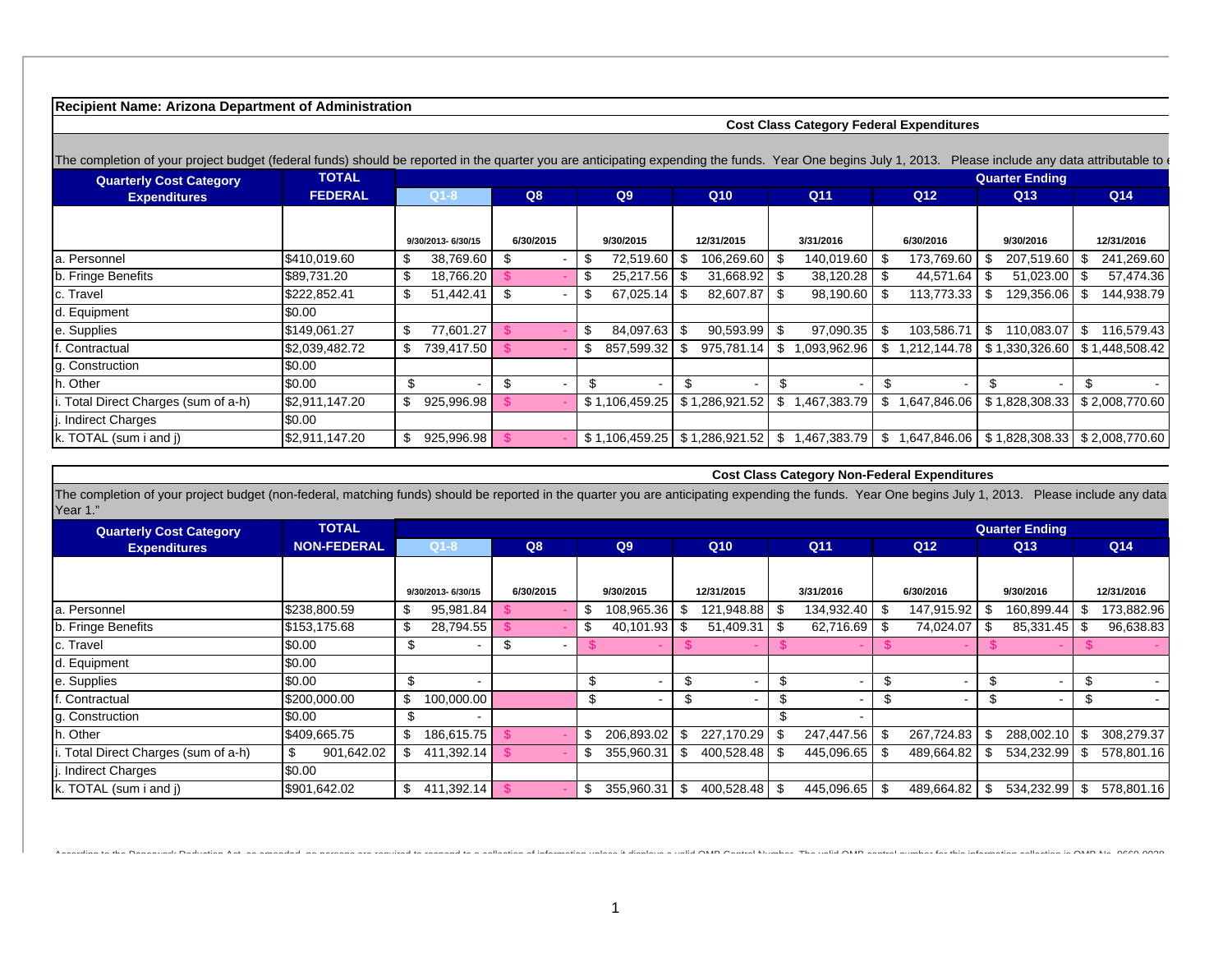Accoraing to the Paperwork Reduction Act, as amended, no persons are required to respond to a collection of information unless it displays a valid UMB CONTOI Number. The valid UMB control number for this information collec response, including time for reviewing instructions, searching existing data sources, gathering and maintaining the data needed, and completing and reviewing the collection of information. Send comments regarding the burde and Local Implementation Grant Program, Office of Public Safety Communications, National Telecommunications and Information Administration, U.S. Department of Commerce (DOC), 1401 Constitution Avenue, N.W., HCHB, Room 7324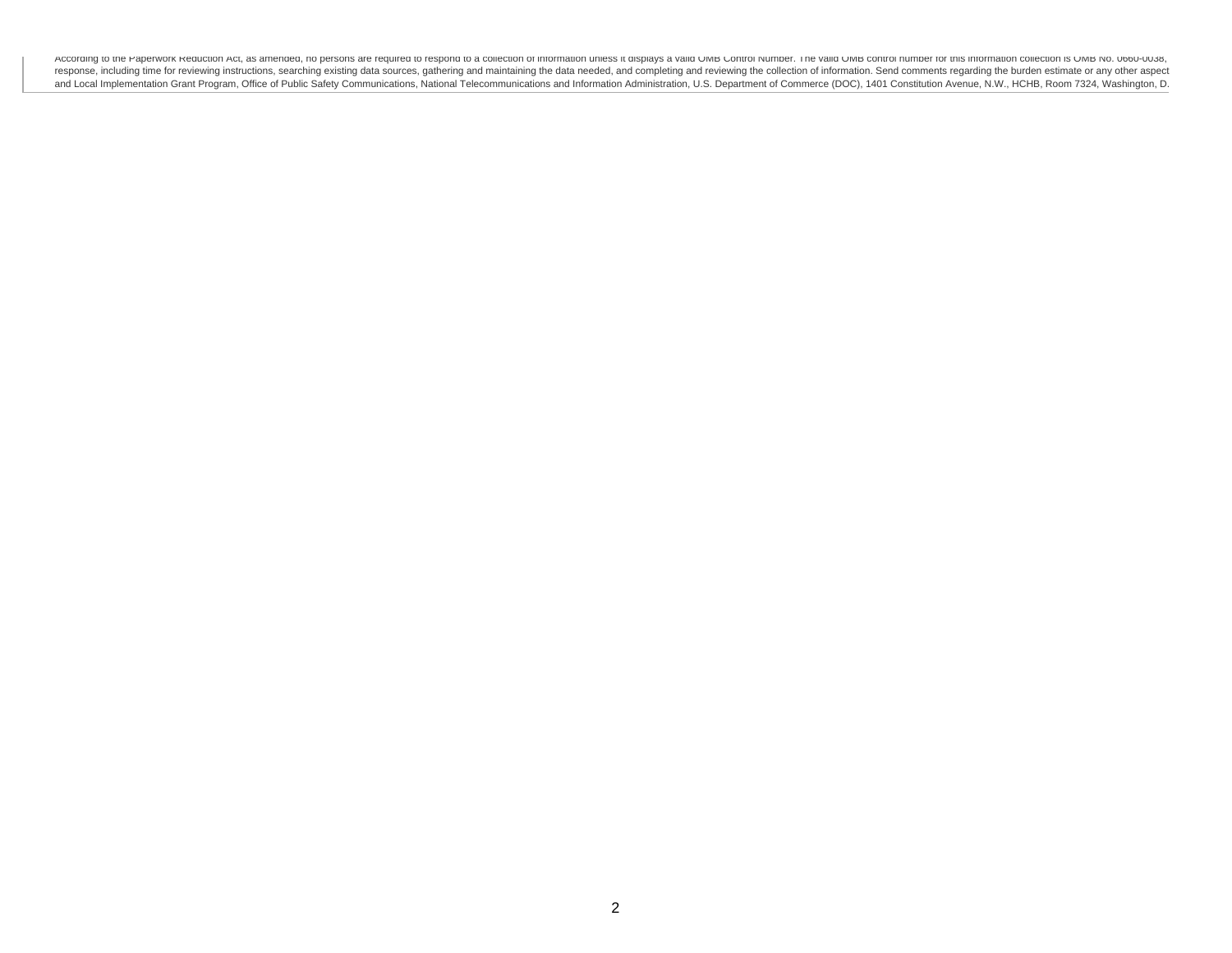**OMB CONTROL NO. 0660-0038 EXPIRATION DATE 8/31/2016**

#### early activities (i.e., January - June 2013) in your baseline data for "Q1, Year 1."

| Q <sub>15</sub>  | Q16              | Q17              | Q18              | Q19              |
|------------------|------------------|------------------|------------------|------------------|
|                  |                  |                  |                  |                  |
| 3/31/2017        | 6/30/2017        | 9/30/2017        | 12/31/2017       | 3/31/2018        |
| \$<br>275,019.60 | \$<br>308,769.60 | \$<br>342,519.60 | \$<br>376,269.60 | \$<br>410,019.60 |
| \$<br>63.925.72  | \$<br>70.377.08  | \$<br>76.828.44  | \$<br>83,279.80  | \$<br>89.731.20  |
| \$<br>160,521.52 | \$<br>176.104.25 | \$<br>191.686.98 | \$<br>207,269.68 | \$<br>222,852.41 |
|                  |                  |                  |                  |                  |
| \$<br>123,075.79 | \$<br>129,572.15 | \$<br>136,068.51 | \$<br>142,564.91 | \$<br>149,061.27 |
| \$1,566,690.24   | \$1,684,872.06   | \$1,803,053.88   | \$1,921,235.70   | \$2,039,482.72   |
|                  |                  |                  |                  |                  |
| \$               | \$               | \$               | \$               | \$               |
| \$2,189,232.87   | \$2,369,695.14   | \$2,550,157.41   | \$2,730,619.69   | \$2,911,147.20   |
|                  |                  |                  |                  |                  |
| \$2,189,232.87   | \$2,369,695.14   | \$2,550,157.41   | \$2,730,619.69   | \$2,911,147.20   |

attributable to early activities (i.e., January - June 2013) in your baseline data for "Q1,

| Q <sub>15</sub>  | Q16              | Q17              | Q18                                | Q19              |
|------------------|------------------|------------------|------------------------------------|------------------|
|                  |                  |                  |                                    |                  |
| 3/31/2017        | 6/30/2017        | 9/30/2017        | 12/31/2017                         | 3/31/2018        |
| \$<br>186,866.48 | \$<br>199,850.00 | \$<br>212,833.52 | \$<br>225,817.09                   | \$<br>238,800.59 |
| \$<br>107,946.21 | \$<br>119,253.59 | \$<br>130,560.97 | \$<br>141,868.35                   | \$<br>153,175.68 |
| \$               | \$               | \$               | \$                                 | \$               |
|                  |                  |                  |                                    |                  |
| \$               | \$<br>۰          | \$               | \$                                 | \$               |
| \$               | \$<br>۰          | \$               | \$<br>$\qquad \qquad \blacksquare$ | \$<br>100,000.00 |
|                  |                  |                  |                                    |                  |
| \$<br>328,556.64 | \$<br>348,833.91 | \$<br>369,111.18 | \$<br>389,388.45                   | \$<br>409,665.75 |
| \$<br>623,369.33 | \$<br>667,937.50 | \$<br>712,505.67 | \$<br>757,073.89                   | \$<br>901,642.02 |
|                  |                  |                  |                                    |                  |
| \$<br>623,369.33 | \$<br>667,937.50 | \$<br>712,505.67 | \$<br>757,073.89                   | \$<br>901,642.02 |

expiring 8/31/2016 Public reporting burden for this collection of information is estimated to average 3 hours p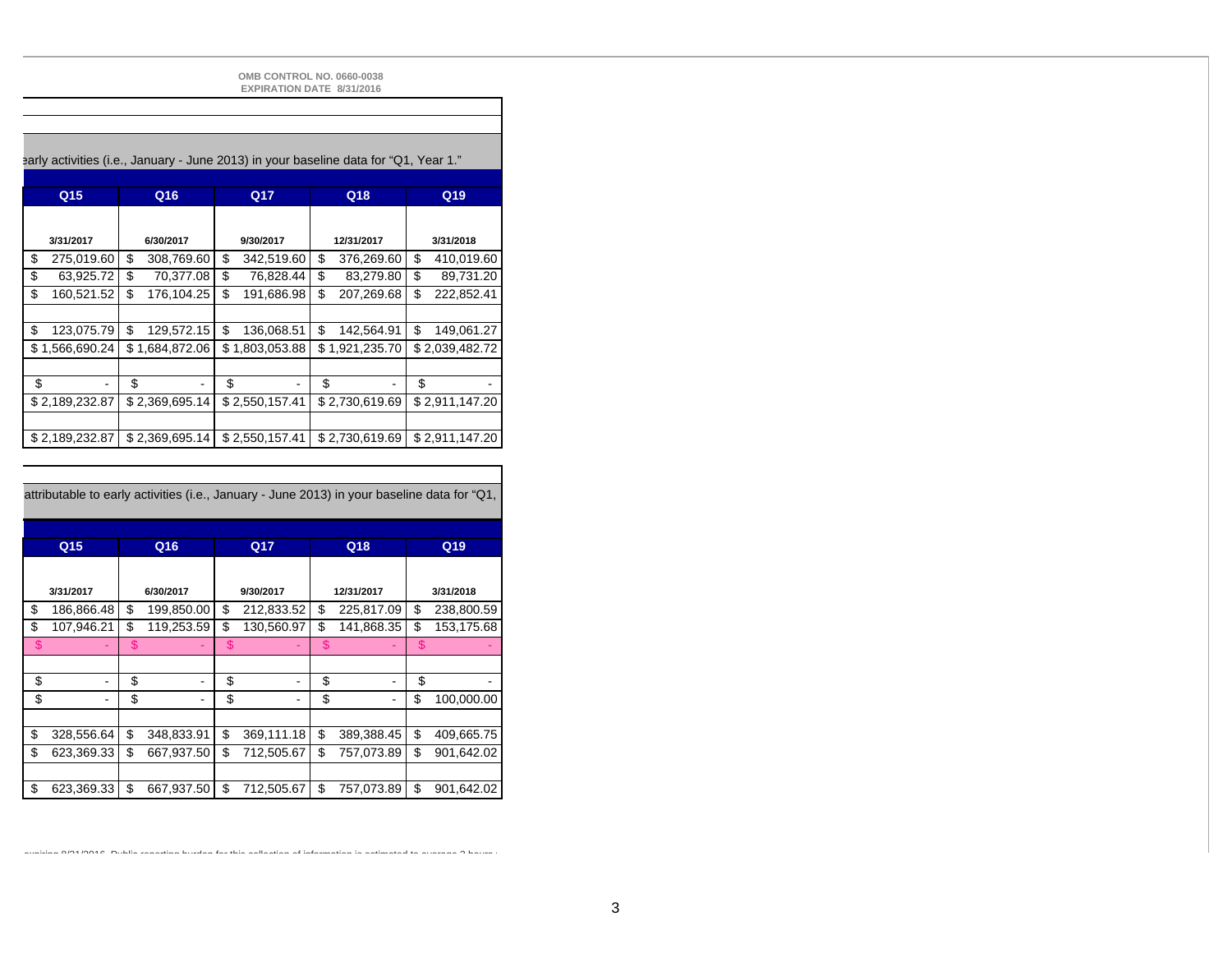expiring 8/31/2016. Public reporting burden for this collection of information is estimated to average 3 hours p of this collection of information, including suggestions for reducing this burden, to Michael Dame, Director, St C. 2023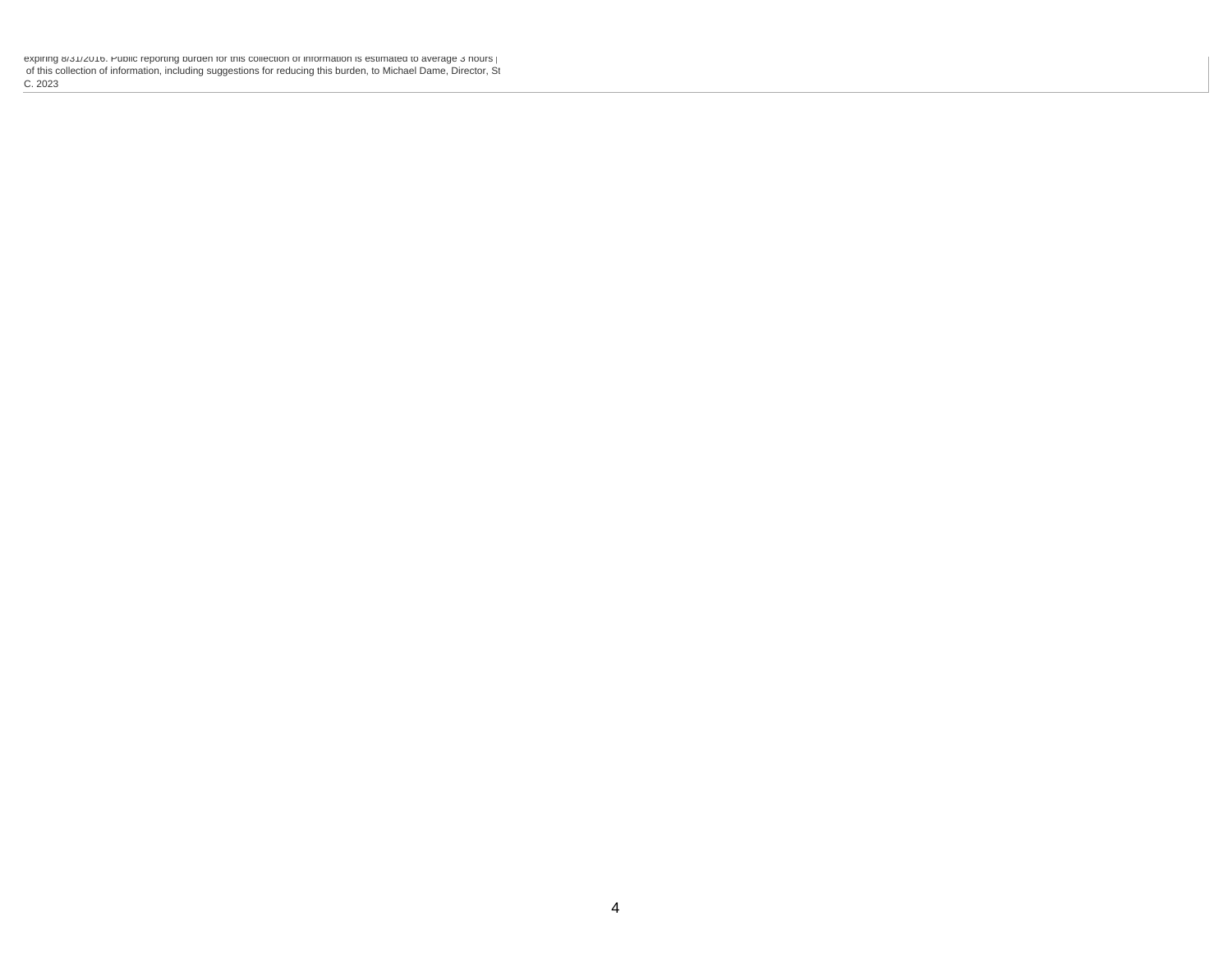|                                                                                                                                                                                                                                                                        |          |                 |                         |                      |         |                               |               | Revised Arizona SLIGP Detailed Budget Spreadsheet                                                                       |           |              |                                                        |                              |                             |                             |            |  |
|------------------------------------------------------------------------------------------------------------------------------------------------------------------------------------------------------------------------------------------------------------------------|----------|-----------------|-------------------------|----------------------|---------|-------------------------------|---------------|-------------------------------------------------------------------------------------------------------------------------|-----------|--------------|--------------------------------------------------------|------------------------------|-----------------------------|-----------------------------|------------|--|
|                                                                                                                                                                                                                                                                        |          |                 |                         |                      |         |                               |               |                                                                                                                         |           |              |                                                        |                              |                             |                             |            |  |
|                                                                                                                                                                                                                                                                        |          | <b>ORIGINAL</b> |                         |                      |         |                               | Key:          |                                                                                                                         |           |              | <b>REVISED</b>                                         |                              |                             |                             |            |  |
| Category                                                                                                                                                                                                                                                               |          | period)         | of Budget (for full gr. |                      |         | <b>Breakdown of Costs</b>     | lew Line Item | Category                                                                                                                |           |              | Detailed Description of Budget (for full grant period) |                              |                             | <b>Breakdown of Costs</b>   | Variance   |  |
| a Personne                                                                                                                                                                                                                                                             | Quantity |                 |                         |                      |         |                               |               | Personnel                                                                                                               |           | Units        |                                                        |                              | Federal                     |                             |            |  |
| cutive Manager   Broadband Plan<br>Executive Manager   Broadband<br>Publ c Safety Communications                                                                                                                                                                       |          | Units           | Unit Cost               | otal $Cost$          | Federal | Non Federal                   |               | osition Change DPS SPOC                                                                                                 | Quantity  |              | Unit Cost                                              | otal Cost                    |                             | Non Federal                 |            |  |
| The Executive Manager w II spend 50% of                                                                                                                                                                                                                                |          |                 |                         |                      |         |                               |               | The SPOC will spend 0% of the time or<br>SLIGP grant activit es for 2.5 years. The                                      |           |              |                                                        |                              |                             |                             |            |  |
| the time on SL GP grant activi les for 3<br>years. The Executive Manager's annual<br>salary is \$100,000.<br>SMIC<br>SMIC contained the state and the state and the state and the state and the state of the state of the state of the stat                            |          |                 |                         |                      |         |                               |               | nnual salary s \$125,000. 90/10 spl t.                                                                                  |           |              |                                                        |                              |                             |                             |            |  |
|                                                                                                                                                                                                                                                                        |          |                 | \$25,000                | \$72, 7              |         | \$72,1                        |               |                                                                                                                         | 2.50      |              | \$50 00                                                | \$125,00                     | \$112 50                    | \$12,50                     | \$52 528   |  |
|                                                                                                                                                                                                                                                                        |          |                 |                         |                      |         |                               |               | :WIC                                                                                                                    |           |              |                                                        |                              |                             |                             |            |  |
| The SWIC w II spend 33% of the time on                                                                                                                                                                                                                                 |          |                 |                         |                      |         |                               |               | The SWIC will spend 0% of the time on<br>SLIGP grant activities for 2.5 years. The                                      |           |              |                                                        |                              |                             |                             |            |  |
| SLIGP grant activities for 3 years. The<br>SWIC s annual salary is \$80,000.<br>\$80,000 x 25% = \$20,000                                                                                                                                                              |          |                 |                         |                      |         |                               |               | SWIC's annual salary s \$80,000. 90/10                                                                                  |           |              |                                                        |                              |                             |                             |            |  |
| PSIC Project Manager (PM)                                                                                                                                                                                                                                              |          | vean            | \$20,000                | \$57,97              |         | \$57,97                       |               | Position Change - Sr. Project Manage                                                                                    | 2.50      | vear         | \$32 00                                                | \$80,000                     | \$72.00                     | \$8,000                     | \$22 022   |  |
| PSIC Project manager (PM)<br>The PM will spend 25% of the time on<br>SLIGP grant activities for 3 years. The PM                                                                                                                                                        |          |                 |                         |                      |         |                               |               | PM)<br>The PM will spend 100% of the time on                                                                            |           |              |                                                        |                              |                             |                             |            |  |
|                                                                                                                                                                                                                                                                        |          | year            | \$6,000                 | \$17,39              |         | \$17,39                       |               | SLIGP grant activit es for 2.5 years.                                                                                   | 2.50      | year         | \$83 00                                                | \$207,500                    | \$186 75                    | \$20,75                     | \$190 107  |  |
| annual salary is \$60,000.<br>Seo ono  10% = \$6,000.<br>Finance & Planning Staff Member (F&P)<br>The F&P Staff Member w II spend 25% of                                                                                                                               |          |                 |                         |                      |         |                               |               | Finance & Planning Staff Member (F&P)<br>The F&P Staff Member will spend 15% o                                          |           |              |                                                        |                              |                             |                             |            |  |
|                                                                                                                                                                                                                                                                        |          |                 |                         |                      |         |                               |               | the time on SLIGP grant activities or 2.5                                                                               |           |              |                                                        |                              |                             |                             |            |  |
| the time on SL GP grant activi les for 3<br>years. The F&P's annual salary is \$60,000<br>\$60,000 x 25% = \$15,000                                                                                                                                                    |          |                 |                         |                      |         |                               |               | ears. The F&P's annual salary is<br>GRO 850                                                                             |           |              |                                                        |                              |                             |                             |            |  |
| SLIGP Grant preparat on Staff spent 1009                                                                                                                                                                                                                               |          | vears           | \$15,000                | \$3,8                |         | \$3,1                         |               | Position Change - Statewide Grant                                                                                       | 2.50      | vear         | \$12,128                                               | \$30,319                     | so.                         | \$30,31                     | \$13 165   |  |
| of the hours noted on SLIGP grant<br>preparation                                                                                                                                                                                                                       |          |                 |                         |                      |         |                               |               | dministrator<br>The Statew de Grant Administrator w II                                                                  |           |              |                                                        |                              |                             |                             |            |  |
|                                                                                                                                                                                                                                                                        |          |                 |                         |                      |         |                               |               | spend 25% of the time on SLIGP grant                                                                                    |           |              |                                                        |                              |                             |                             |            |  |
| Data Survey (Non-federal): The time spen                                                                                                                                                                                                                               | 229      | hour            | \$36                    | \$7.96               |         | \$7.96                        |               | ctiv ties or 2.5 years. Annual salary is<br>11 000<br>)ata Survey (Non-ederal): The ime                                 | 2.50      | vea          | \$28,500                                               | \$71,25                      |                             | \$71,25                     | \$63 284   |  |
| by prospective FirstNet participants fil ing                                                                                                                                                                                                                           |          |                 |                         |                      |         |                               |               | pent by prospective FirstNet participant                                                                                |           |              |                                                        |                              |                             |                             |            |  |
| out the OEC Broadband Technical<br>Assistance survey. With 37,000 possible                                                                                                                                                                                             |          |                 |                         |                      |         |                               |               | Iling out the OEC Broadband Technical<br>Assistance survey. With 37,000 possible<br>and using a 10% response rate there |           |              |                                                        |                              |                             |                             |            |  |
| and using a 10% response rate there woul<br>be ~3700 respondents taking an average                                                                                                                                                                                     |          |                 |                         |                      |         |                               |               | vould be ~3700 respondents taking an                                                                                    |           |              |                                                        |                              |                             |                             |            |  |
| 0 minutes at an b ended ra e of \$26 per                                                                                                                                                                                                                               |          |                 |                         |                      |         |                               |               | average 0 minutes at an blended rate o                                                                                  |           |              |                                                        |                              |                             |                             |            |  |
| o minutes at an to enough start and a conservation of the final amount State employees are estima ed at 20% so<br>State employees are estima ed at 20% so<br>the final amount s \$11,5 . These are<br>Phase II costs and will not be sta                               |          |                 |                         |                      |         |                               |               | \$26 per hour we estimate \$57,720 in<br>salary credit. State employees are                                             |           |              |                                                        |                              |                             |                             |            |  |
|                                                                                                                                                                                                                                                                        |          |                 |                         |                      |         |                               |               | stimated at 20% so the final amount is<br>\$11.5 . These are Phase II costs and                                         |           |              |                                                        |                              |                             |                             |            |  |
|                                                                                                                                                                                                                                                                        |          | hour            | \$26                    |                      |         |                               |               | will not be started un il FirstNet defines<br>he data collection details.                                               |           | s            |                                                        |                              |                             |                             |            |  |
| Arizona Public Safety Broadband<br>Workgroup (Non-federal): Time spent                                                                                                                                                                                                 |          |                 |                         | \$11,15              |         | \$11,15                       |               | Arizona Public Safety Broadband                                                                                         |           |              |                                                        |                              |                             |                             | \$11 155   |  |
|                                                                                                                                                                                                                                                                        |          |                 |                         |                      |         |                               |               | Vorkgroup (Non-federal): Time spent<br>part cipating in the AZPSBN Workgroup                                            |           |              |                                                        |                              |                             |                             |            |  |
| part cipating in the AZPSBN Workgroup<br>meetings. W th an average attendance of<br>10 persons for 78 one-hour bi-weekly                                                                                                                                               |          |                 |                         |                      |         |                               |               | eetings. With an average attendance o<br>10 nersons for 78 one-hour hi-weekly                                           |           |              |                                                        |                              |                             |                             |            |  |
|                                                                                                                                                                                                                                                                        |          |                 |                         |                      |         |                               |               | eetings at a b ended rate of \$26 per                                                                                   |           |              |                                                        |                              |                             |                             |            |  |
|                                                                                                                                                                                                                                                                        | 156      | houn            | \$26                    | \$3,91               |         | \$3,91                        |               | our we estima e \$20,280 in salary<br>State employees are estimated at 20% so                                           |           | $\mathbf{s}$ |                                                        |                              | \$n                         |                             | \$3 919    |  |
| Tu persons for 76 one-nour pi-weavy<br>meetings at a blended rate of \$26 per hours<br>we estimate \$20,280 in salary credit. State<br>employees are estimated at 20% so the<br>$\frac{\mu_0 - \mu_0}{2}$ is $\frac{\mu_0 - \mu_0}{2}$ is $\frac{\mu_0 - \mu_0}{2}$ is |          |                 |                         |                      |         |                               |               | PSCC & SIEC (SIGB) Meeting                                                                                              |           |              |                                                        |                              |                             |                             |            |  |
|                                                                                                                                                                                                                                                                        |          |                 |                         |                      |         |                               |               | part cipation (Non-federa): Time spent<br>part cipating in the SIGB meetings. W th                                      |           |              |                                                        |                              |                             |                             |            |  |
| attendance of 30 persons for 30 one-hou<br>meetings with 25% NPSBN content at a                                                                                                                                                                                        |          |                 |                         |                      |         |                               |               | an average attendance of 30 persons fo<br>30 one-hour meetings with 25% NPSBN                                           |           |              |                                                        |                              |                             |                             |            |  |
| bended rate of \$26 per hour we estimate<br>\$5,850 in salary credit. State employees a                                                                                                                                                                                |          |                 |                         |                      |         |                               |               | content at a blended rate of \$26 per hour<br>we estimate \$5,850 in salary credit. S ate                               |           |              |                                                        |                              |                             |                             |            |  |
| estimated at 20% so the final amount is                                                                                                                                                                                                                                |          | hour            | \$26                    | \$1,13               |         | \$1.13                        |               | mployees are estimated at 20% so the                                                                                    |           | $\mathbf{s}$ |                                                        |                              |                             |                             | \$1 13     |  |
| Education and Outreach (E&O) Meeting                                                                                                                                                                                                                                   |          |                 |                         |                      |         |                               |               | ducation and Outreach (E&O) Meeting                                                                                     |           |              |                                                        |                              |                             |                             |            |  |
| eucation and Outreach (E&O) Meeting<br>part cipation (Non-federal): Time spent<br>part cipating in the E&O meetings. With an<br>awerage attendance of 25 persons for 2<br>hours for 1 5 meetings at a b ended rate of<br>\$26 per hour we esti                         |          |                 |                         |                      |         |                               |               | art cipation (Non-federa): Time spent<br>part cipating in the E&O meetings. W th                                        |           |              |                                                        |                              |                             |                             |            |  |
|                                                                                                                                                                                                                                                                        |          |                 |                         |                      |         |                               |               | n average attendance of 25 persons fo<br>2 hours for 1 5 meetings at a blended                                          |           |              |                                                        |                              |                             |                             |            |  |
|                                                                                                                                                                                                                                                                        |          |                 |                         |                      |         |                               |               | ate of \$26 per hour we estimate \$9 ,250<br>n salary cred t. State emp ovees are                                       |           |              |                                                        |                              |                             |                             |            |  |
| credit. State employees are estimated at<br>20% so the final amount is \$37,700.                                                                                                                                                                                       | 150      | hour            | \$2                     | \$36, 2              |         | \$36.                         |               | timated at 20% so the final amount is                                                                                   |           | s            |                                                        |                              |                             |                             | \$36 429   |  |
| Data Collection and Coverage (DCC)<br>Meeting part cipation (Non-federa): Time                                                                                                                                                                                         |          |                 |                         |                      |         |                               |               | Data Collection and Coverage (DCC)<br>leeting participation (Non-federa): Tim                                           |           |              |                                                        |                              |                             |                             |            |  |
| spent participation (won-redeta). Time<br>spent participating in the on-si e Da a<br>Collection sessions. For one person's im-                                                                                                                                         |          |                 |                         |                      |         |                               |               | bent part cipating in the on-s te Data<br>Collection sessions. For one person's                                         |           |              |                                                        |                              |                             |                             |            |  |
| in a 5 hour sess on per 1 00 statewide                                                                                                                                                                                                                                 |          |                 |                         |                      |         |                               |               | ime in a 5 hour sess on per 1 00                                                                                        |           |              |                                                        |                              |                             |                             |            |  |
| s tes a blended rate of \$26 per hour we<br>estimate \$182,00 in sa ary cred t. State                                                                                                                                                                                  |          |                 |                         |                      |         |                               |               | statewide s tes a blended rate of \$26 pe<br>our we estima e \$182,00 in salary credi                                   |           |              |                                                        |                              |                             |                             |            |  |
| employees are estimated at 20% so the<br>final amount is \$36, 00. These are Pha                                                                                                                                                                                       |          |                 |                         |                      |         |                               |               | State employees are estimated at 20% so<br>the final amount s \$36, 00. These are                                       |           |              |                                                        |                              |                             |                             |            |  |
| Il costs and will not be s arted unt I FirstNe<br>Il costs and will not be s arted unt I FirstNe<br>defines the data collection details.<br>National Meeting participat on (Non-federa                                                                                 |          |                 |                         |                      |         |                               |               | Phase II costs and w II not be started unt<br>irstNet defines the da a col ection                                       |           |              |                                                        |                              |                             |                             |            |  |
|                                                                                                                                                                                                                                                                        | 1.00     | houn            | \$26                    | \$35.17              |         | \$35.17                       |               | lational Mee ing part cipa ion (Non-                                                                                    |           | s            |                                                        |                              |                             |                             | \$35 173   |  |
| Time spent participating in the National<br>(NPSTC, APCO, NTIA, FirstNet, etc.)                                                                                                                                                                                        |          |                 |                         |                      |         |                               |               | Federal): Time spent participating in the<br>National (NPSTC, APCO, NTIA, FirstNe                                       |           |              |                                                        |                              |                             |                             |            |  |
| etings. W th an average attendance of :                                                                                                                                                                                                                                |          |                 |                         |                      |         |                               |               | etc.) meetings. With an average<br>at endance of 3 persons for 2 2 day 8                                                |           |              |                                                        |                              |                             |                             |            |  |
| persons for 2 2 day 8 hour long meeting<br>at a blended rate of \$26 per hour we                                                                                                                                                                                       |          |                 |                         |                      |         |                               |               | our long meetings at a b ended rate of                                                                                  |           |              |                                                        |                              |                             |                             |            |  |
|                                                                                                                                                                                                                                                                        |          |                 |                         |                      |         |                               |               | \$26 per hour we estimate \$29,952 in<br>salary credit. State employees are                                             |           |              |                                                        |                              |                             |                             |            |  |
| at uncertainties \$29,952 in sa ary cred t. State<br>employees are estimated at 20% so the<br>final amount is \$5,980. Reduced by 50% to<br>account for 50% SLIGP rela ed con ent.                                                                                     |          |                 |                         |                      |         |                               |               | stimated at 20% so the final amount is<br>\$5,980. Reduced by 50% to account for                                        |           |              |                                                        |                              |                             |                             |            |  |
|                                                                                                                                                                                                                                                                        | 115      | houn            | \$26                    | \$2,88               |         | \$2,88                        |               | 50% SLIGP related content.                                                                                              |           |              |                                                        |                              |                             |                             | \$2 889    |  |
|                                                                                                                                                                                                                                                                        |          |                 |                         |                      |         |                               |               | otal Q9 Q19<br>otal Actual Q1 Q8                                                                                        |           |              |                                                        | \$514 068 75<br>\$134 751 44 | \$371 250 00<br>\$38 769 60 | \$142 818 75<br>\$95 981 84 |            |  |
| otal Personnel                                                                                                                                                                                                                                                         | Quantity | Units           | <b>Unit Cos</b>         | \$289.989<br>otal Co |         | \$289.98<br>Federal Non Feder |               | otal Personnel<br><b>b</b> Fringe Benefits                                                                              | Quantity  | Units        | Unit Cor                                               | \$648,820.19<br>otal Co      | \$410,019.60<br>Federa      | \$238,800.5<br>Non Federa   | \$358 831  |  |
| <b>b</b><br><b>b</b> Fringe Benefits<br>Executive Manager   Broadband Planning &<br>Publ c Safety Communications                                                                                                                                                       |          |                 |                         |                      |         |                               |               | osition Change - DPS SPOC                                                                                               |           |              |                                                        |                              |                             |                             |            |  |
| Fringe is calcu ated at 30% of salary, for th                                                                                                                                                                                                                          |          |                 |                         |                      |         |                               |               | The SPOC will spend 0% of the time o<br>SLIGP grant activit es for 2.5 years. The                                       |           |              |                                                        |                              |                             |                             |            |  |
| port on of time spent on SLIGP activ ties                                                                                                                                                                                                                              | \$75,00  |                 | 30%                     | \$21,7               |         | \$21,7                        |               | nnual salary s \$125,000.                                                                                               | \$125,000 | eac          | 38%                                                    | \$7,500.00                   | \$0                         | \$7,500.0                   | \$25 758   |  |
| <b>SWIC</b>                                                                                                                                                                                                                                                            |          |                 |                         |                      |         |                               |               | The SWIC will spend 0% of the time or                                                                                   |           |              |                                                        |                              |                             |                             |            |  |
| Fringe is calcu ated at 30% of salary, for th<br>port on of time spent on SLIGP activ ties                                                                                                                                                                             |          |                 |                         |                      |         |                               |               | SLIGP grant activit es for 2.5 years. The<br>SWIC's annual salary s \$80,000.                                           |           |              |                                                        |                              |                             |                             |            |  |
| <b>PSIC Project Manage</b>                                                                                                                                                                                                                                             | \$60,00  |                 | 30%                     | \$17,39              |         | \$17,39                       |               | Position Change - Sr. Project Manage                                                                                    | \$80,00   |              | 38%                                                    | \$30, 00.00                  | \$O                         | \$30, 00.0                  | \$13 006 7 |  |
| Fringe is calcu ated at 30% of salary, for th<br>port on of time spent on SLIGP activ ties                                                                                                                                                                             |          |                 |                         |                      |         |                               |               | PM)<br>The PM will spend 100% of the time on                                                                            |           |              |                                                        |                              |                             |                             |            |  |
|                                                                                                                                                                                                                                                                        | \$18,00  |                 | 30%                     | \$5,21               |         | \$5,218                       |               | SLIGP grant activities for 2.5 years.<br>$Also = 883,000 - 90/10$ s                                                     | \$207,500 |              | 38%                                                    | \$78,850.00                  | \$70.965                    | \$7,885                     | \$73 632   |  |
|                                                                                                                                                                                                                                                                        |          |                 |                         |                      |         |                               |               |                                                                                                                         |           |              |                                                        |                              |                             |                             |            |  |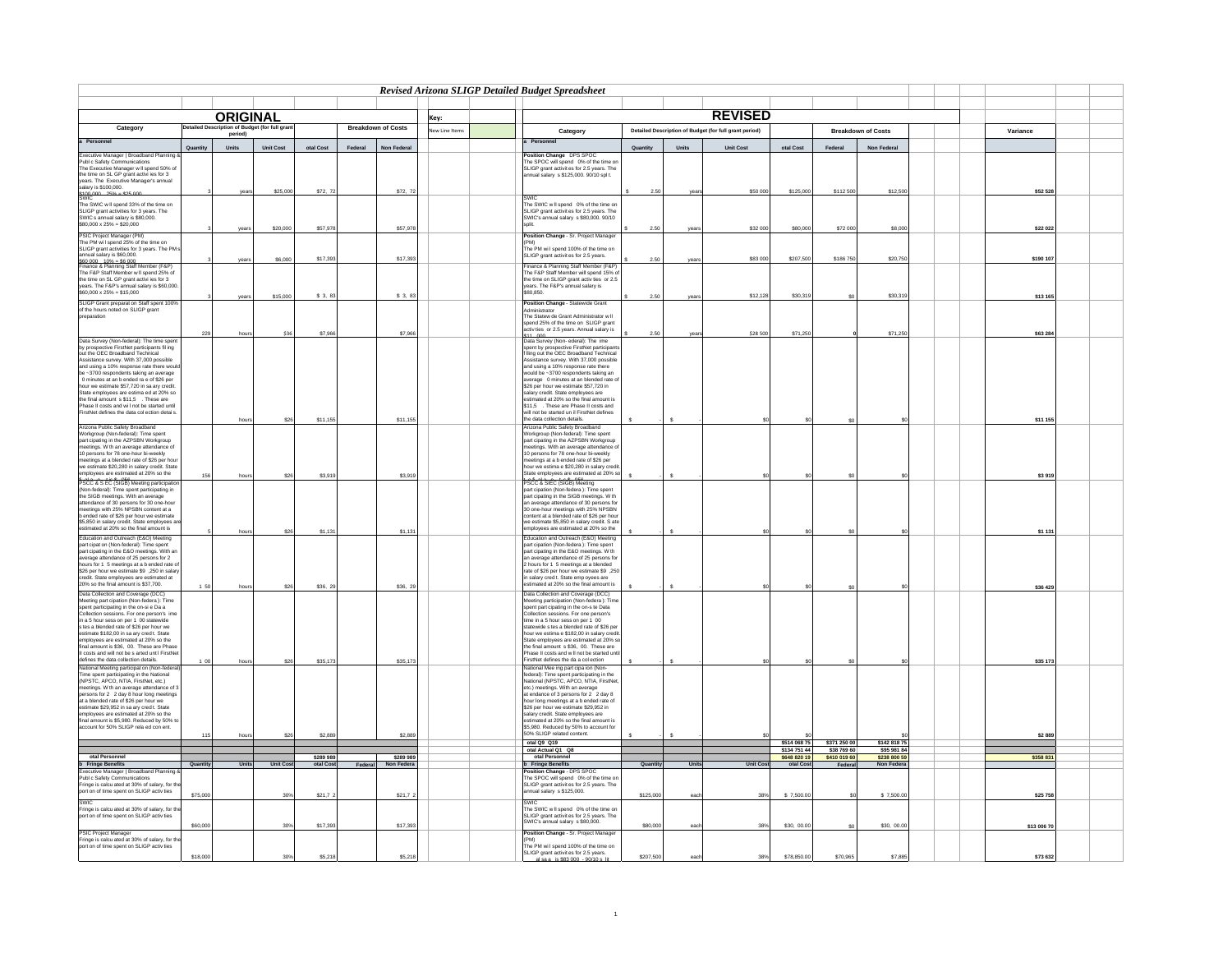| Finance & Planning<br>Fringe is calcu ated at 30% of salary, for the                                        |                 |            |                 |             |           |           |  | Finance & Planning Staff Member (F&P)<br>The F&P Staff Member will spend 15% of       |                         |          |                 |                             |                             |                   |                 |  |
|-------------------------------------------------------------------------------------------------------------|-----------------|------------|-----------------|-------------|-----------|-----------|--|---------------------------------------------------------------------------------------|-------------------------|----------|-----------------|-----------------------------|-----------------------------|-------------------|-----------------|--|
| port on of time spent on SLIGP activ ties                                                                   |                 |            |                 |             |           |           |  | he time on SLIGP grant activ ties or 2.5                                              |                         |          |                 |                             |                             |                   |                 |  |
|                                                                                                             | \$5,000         |            | 309             | \$13,0      |           | \$13,0    |  | ears. The F&P's annual salary is                                                      | \$30,319                | eac      | 38%             | \$11,521.1                  | \$0                         | \$11,52           | \$1 524         |  |
| SLIGP Grant preparat on                                                                                     |                 |            |                 |             |           |           |  | sen aso.<br>Position Change - Statewide Grant                                         |                         |          |                 |                             |                             |                   |                 |  |
| Fringe is calcu ated at 30% of salary, for th                                                               |                 |            |                 |             |           |           |  | Administrator                                                                         |                         |          |                 |                             |                             |                   |                 |  |
| port on of time spent on SLIGP activ ties                                                                   |                 |            |                 |             |           |           |  | The Statew de Grant Administrator w II                                                |                         |          |                 |                             |                             |                   |                 |  |
|                                                                                                             |                 |            |                 |             |           |           |  | spend 50% of the time on SLIGP grant<br>activ ties or 2.5 years. Annual salary is     |                         |          |                 |                             |                             |                   |                 |  |
|                                                                                                             | SR <sub>2</sub> |            | 30%             | \$2,39      |           | \$2.39    |  |                                                                                       | \$71,250                | eac      | 38%             | \$27,075.0                  | so.                         | \$27,07           | \$24 685        |  |
| Data Survey                                                                                                 |                 |            |                 |             |           |           |  | :11, non.<br>)ata Survey                                                              |                         |          |                 |                             |                             |                   |                 |  |
| Fringe is calcu ated at 30% of salary, for th<br>port on of time spent on SLIGP activities.                 |                 |            |                 |             |           |           |  | ringe is calculated at 30% of salary, or<br>the nortion of time spent on SLIGP        |                         |          |                 |                             |                             |                   |                 |  |
| These are Phase II costs and will not be                                                                    |                 |            |                 |             |           |           |  | activ ties. These are Phase II costs and                                              |                         |          |                 |                             |                             |                   |                 |  |
| s arted until FirstNet defines the data                                                                     | \$11,5          |            | 30%             | \$3,3       |           | \$3,3     |  | will not he started un il FirstNet defines                                            |                         |          |                 |                             |                             |                   | \$3 346         |  |
| Arizona Public Safety Broadband                                                                             |                 |            |                 |             |           |           |  | rizona Public Safety Broadband                                                        |                         |          |                 |                             |                             |                   |                 |  |
| Workaroup<br>Fringe is calculated at 30%                                                                    |                 |            |                 |             |           |           |  | Workgroup Fringe is calculated at                                                     |                         |          |                 |                             |                             |                   |                 |  |
| salary, for the port on of time spent on                                                                    | 05              |            | 30              | \$1.17      |           | \$1,176   |  | 30% of sa ary, for the portion of time                                                |                         |          |                 |                             | \$0                         |                   | \$1 176         |  |
| SLIGP activ ties<br>PSCC & S EC (SIGB) Meeting participation                                                | \$1170          |            | 30%             | \$339       |           | \$339     |  | spent on SLIGP activities<br>PSCC & SIEC (SIGB) Meeting                               | $\overline{\mathbf{s}}$ |          | 2               |                             | ŝ                           |                   | \$339           |  |
| Education and Outreach (E&O) Meeting                                                                        |                 |            |                 |             |           |           |  | ducation and Outreach (E&O) Meeting                                                   |                         |          |                 |                             |                             |                   |                 |  |
| part cipat on                                                                                               | \$37,700        |            | 30%             | \$10,92     |           | \$10,929  |  | part cipation                                                                         |                         |          | 0 <sup>9</sup>  |                             | \$0                         |                   | \$10 929        |  |
| Data Collection and Coverage (DCC)                                                                          |                 |            |                 |             |           |           |  | Data Collection and Coverage (DCC)                                                    |                         |          |                 |                             |                             |                   |                 |  |
| Meeting part cipation<br>Fringe is calcu ated at 30% of salary, for th                                      |                 |            |                 |             |           |           |  | Meeting participation<br>ringe is calculated at 30% of salary, or                     |                         |          |                 |                             |                             |                   |                 |  |
| port on of time spent on SLIGP activ ties.                                                                  | \$36.0          |            | 30%             | \$10,55     |           | \$10.55   |  | the portion of time spent on SLIGP                                                    |                         |          |                 |                             | \$0                         |                   | \$10 552        |  |
| National Meeting participat on (Non-feder                                                                   |                 |            |                 |             |           |           |  | Vational Mee ing part cipa ion (Non-                                                  |                         |          |                 |                             |                             |                   |                 |  |
| Time spent participating in the National                                                                    |                 |            |                 |             |           |           |  | ederal): Time spent participating in the                                              |                         |          |                 |                             |                             |                   |                 |  |
| (NPSTC, APCO, NTIA, FirstNet, etc.)                                                                         | \$2,990         |            | 30%             | S86         |           | \$86      |  | Vational (NPSTC, APCO, NTIA, FirstNe                                                  |                         |          |                 |                             | \$0                         |                   | \$867           |  |
|                                                                                                             |                 |            |                 |             |           |           |  | otal Q9 Q19                                                                           |                         |          |                 | \$195 346 13                | \$70 965 00                 | \$124 381 13      |                 |  |
|                                                                                                             |                 |            |                 |             |           |           |  | otal Actual Q1 Q8                                                                     |                         |          |                 | \$47 560 7                  | \$18 766 20                 | \$28 794 5        |                 |  |
| otal Fringe Benefits<br>ravel                                                                               |                 |            |                 | \$86 996 65 |           | \$86 997  |  | otal Fringe Benefits<br>ravel                                                         |                         |          |                 | \$242 906 8                 | \$89 731 20                 | \$153 175 68      | \$155 910       |  |
|                                                                                                             | Quantit         | Uni        | Unit Cor        | otal Cos    | Federa    | Non Feder |  |                                                                                       | Quantit                 | Unit     | <b>Unit Cos</b> | otal Cos                    | Federa                      | Non Feder         |                 |  |
| Education and Outreach Meetings: The                                                                        |                 |            |                 |             |           |           |  | ducation and Outreach Meetings: The                                                   |                         |          |                 |                             |                             |                   | \$45 390 00     |  |
| Cost per Meeting is based on the average                                                                    |                 |            |                 |             |           |           |  | Cost per Meeting is based on the avera                                                |                         |          |                 |                             |                             |                   |                 |  |
| m leage from Phoenix to each of the Cour                                                                    |                 |            |                 |             |           |           |  | m leage from Phoenix to each of the                                                   |                         |          |                 |                             |                             |                   |                 |  |
| eats at the State ra es of .5¢ per M le,<br>\$60 per night for Lodging and \$3 per day                      |                 |            |                 |             |           |           |  | County Seats at the State rates of<br>per Mile, \$60 per n ght for Lodging and        |                         |          |                 |                             |                             |                   |                 |  |
| for Food. Each trip includes Lodging and                                                                    |                 |            |                 |             |           |           |  | 9 per day for Food. Each trip includes                                                |                         |          |                 |                             |                             |                   |                 |  |
| Food for 3 peop e and mileage                                                                               |                 |            |                 |             |           |           |  | odging and Food for 2 people and                                                      |                         |          |                 |                             |                             |                   |                 |  |
| reimbursement for 2 cars. The average trip                                                                  |                 |            |                 |             |           |           |  | n leage reimbursement for 2 cars. The                                                 |                         |          |                 |                             |                             |                   |                 |  |
| is 310 m les requiring one day and o<br>n ght. The average cost per trip is \$558.                          |                 |            |                 |             |           |           |  | verage trip is 310 miles requiring two<br>lavs and one n ght. The average cost pe     |                         |          |                 |                             |                             |                   |                 |  |
|                                                                                                             |                 | meetings   | \$558           | \$80,910    | \$80,910  |           |  | Data Collection and Coverage Meetings                                                 | 60                      | meeting  | \$592           | \$35,520                    | \$35 520                    |                   |                 |  |
| Data Collection and Coverage Meetings<br>The Cost per Week is based on 300 miles                            |                 |            |                 |             |           |           |  | The Cost ner Meeting is hased on the                                                  |                         |          |                 |                             |                             |                   |                 |  |
| per week, \$3 per day for Food or 5 days<br>and \$60 per night for Lodging for nights                       |                 |            |                 |             |           |           |  | sverage m leage from Phoenix to each o                                                |                         |          |                 |                             |                             |                   |                 |  |
|                                                                                                             |                 |            |                 |             |           |           |  | he County Seats at the State raies of                                                 |                         |          |                 |                             |                             |                   |                 |  |
| for 1.5 people over a 2.5 year per od $\bar{()}$ 8                                                          |                 |            |                 |             |           |           |  | .5¢ per M le, \$60 per night for Lodging                                              |                         |          |                 |                             |                             |                   |                 |  |
| eeks per year). The average cost per w<br>is \$816. These are Phase II costs and will                       |                 |            |                 |             |           |           |  | and \$9 per day for Food. Each trip<br>includes Lodging and Food for 2 people         |                         |          |                 |                             |                             |                   |                 |  |
| not be started until FirstNet defines the dat                                                               |                 |            |                 |             |           |           |  | and mileage reimbursement for 2 cars.                                                 |                         |          |                 |                             |                             |                   |                 |  |
| collection de ails.                                                                                         |                 |            |                 |             |           |           |  | The average trip is 310 mi es requiring                                               |                         |          |                 |                             |                             |                   |                 |  |
|                                                                                                             | 12              |            | \$816           | \$97,920    | \$97,920  |           |  | wo days and one night. The average or                                                 |                         | meetings | \$592           | \$35,520                    | \$35 520                    |                   | \$62 400        |  |
| Spec al Meetings (Risk/Regional/MOU)                                                                        |                 |            |                 |             |           |           |  | Special Meetings (Risk/Regional/MOU)                                                  |                         |          |                 |                             |                             |                   |                 |  |
| The Cost per Meeting is based on the                                                                        |                 |            |                 |             |           |           |  | he Cost per Meeting is based on the                                                   |                         |          |                 |                             |                             |                   |                 |  |
| rerage m leage from Phoenix to each of<br>the County Seats at the State rates of                            |                 |            |                 |             |           |           |  | verage m leage from Phoenix to each<br>he County Seats at the State ra es of          |                         |          |                 |                             |                             |                   |                 |  |
| 5¢ per Mi e, \$60 per night for Lodging                                                                     |                 |            |                 |             |           |           |  | .5¢ per M le, \$60 per night for Lodging                                              |                         |          |                 |                             |                             |                   |                 |  |
| and \$3 per day for Food. Each trip                                                                         |                 |            |                 |             |           |           |  | and \$9 per day for Food. Each trip                                                   |                         |          |                 |                             |                             |                   |                 |  |
| includes Lodging and Food for 3 people                                                                      |                 |            |                 |             |           |           |  | ncludes Lodging and Food for 2 people                                                 |                         |          |                 |                             |                             |                   |                 |  |
| and mileage for 2 cars. The average trip is                                                                 |                 |            |                 |             |           |           |  | and mileage reimbursement for 2 cars                                                  |                         |          |                 |                             |                             |                   |                 |  |
| 310 miles requiring one day and one night                                                                   |                 |            |                 |             |           |           |  | The average trip is 310 mi es requiring<br>wo days and one night. The average o       |                         |          |                 |                             |                             |                   |                 |  |
| The average cost per trip is \$558.                                                                         |                 | meeting    | \$558           | \$11,160    | \$11,160  |           |  |                                                                                       |                         | meeting  | \$592           | \$11,80                     | \$1180                      |                   | \$680           |  |
| NPSTC Meetings: 6 meetings per 3 years<br>for 3 people attending each mee                                   |                 |            |                 |             |           |           |  | NPSTC Meetings: 6 meetings per 2.5<br>ears for 2 people attending each                |                         |          |                 |                             |                             |                   |                 |  |
| estimated costs of \$500 per ticket. \$100                                                                  |                 |            |                 |             |           |           |  | neeting with estimated costs of \$500 pe                                              |                         |          |                 |                             |                             |                   |                 |  |
| per room (3 nigh s) and \$50 for day for fo                                                                 |                 |            |                 |             |           |           |  | cket, \$100 per room (3 nights) and \$60                                              |                         |          |                 |                             |                             |                   |                 |  |
| days), and car rental of \$100 or a total                                                                   |                 |            |                 |             |           |           |  | for day for food ( days), and car rental o                                            |                         |          |                 |                             |                             |                   |                 |  |
| \$1,100/trip/person. Reduced by 50% to<br>count for 50% SLIGP rela ed con ent.                              |                 |            |                 |             |           |           |  | \$100 for a total of \$1,1 0 per person per                                           |                         |          |                 |                             |                             |                   |                 |  |
|                                                                                                             |                 | trip       | \$550           | \$9,900     | \$9,900   |           |  | rip. Reduced by 50% to account for 50%                                                |                         | meeting  | \$1,10          | \$6,8 0                     | \$6,8 0                     |                   | \$3 060         |  |
| APCO Meetings: 6 meetings per 3 years f                                                                     |                 |            |                 |             |           |           |  | RLICB coted on to the depth of 2.5                                                    |                         |          |                 |                             |                             |                   |                 |  |
| 3 people at ending each meeting with<br>mated costs of \$500 per ticket, \$100                              |                 |            |                 |             |           |           |  | ears for 2 people attending each<br>eeting with estimated costs of \$500 pe           |                         |          |                 |                             |                             |                   |                 |  |
| per room (3 nigh s), \$50 per day for food (                                                                |                 |            |                 |             |           |           |  | t cket. \$100 per room (3 nights). \$60 per                                           |                         |          |                 |                             |                             |                   |                 |  |
| days), and car rental of \$100 for a total of                                                               |                 |            | \$1,100         | \$19,800    | \$19,800  |           |  | day for food ( days), and car rental of                                               |                         |          | \$2,280         |                             | \$11,00                     |                   | \$8,400         |  |
| \$1.100/t i / e so<br>SWBCWG Meetings: 12 meetings per 3                                                    |                 | trip       |                 |             |           |           |  | 100 fo. a total of \$1.1, 0/t i / e.so.<br>WBCWG Meetings: 11 meetings per            |                         | meeting  |                 | \$11,00                     |                             |                   |                 |  |
| ears for people at ending each meeting                                                                      |                 |            |                 |             |           |           |  | 2.5 years for 2 peop e attending each                                                 |                         |          |                 |                             |                             |                   |                 |  |
| with estimated cos s of \$500 per ticket.                                                                   |                 |            |                 |             |           |           |  | neeting with estimated costs of \$500 pe                                              |                         |          |                 |                             |                             |                   |                 |  |
| \$100 per room (2 nights), \$50 per day for                                                                 |                 |            |                 |             |           |           |  | cket, \$100 per room (2 nights), \$60 per<br>the letrer teachers (aveb 2) hoot to the |                         |          |                 |                             |                             |                   |                 |  |
| food (3 days), and car rental of \$100 for a<br>total of \$950/trip/person. Reduced by 50%                  |                 |            |                 |             |           |           |  | \$100 for a total of \$980 per person per                                             |                         |          |                 |                             |                             |                   |                 |  |
| to account for 50% SLIGP re ated content                                                                    |                 |            |                 |             |           |           |  | trip. Reduced by 50% to account for                                                   |                         |          |                 |                             |                             |                   |                 |  |
|                                                                                                             |                 | trips      | \$75            | \$22,800    | \$22,800  |           |  | 0% SLIGP related content.                                                             |                         | meeting  | \$980           | \$10,780                    | \$10780                     |                   | \$12 020        |  |
| NTIA Meetings: 12 meetings per 3 years fo<br>5 people at ending each meeting with                           |                 |            |                 |             |           |           |  | NTIA Meetings: 11 meetings per 2.5<br>ears for 5 people attending each                |                         |          |                 |                             |                             |                   |                 |  |
| imated costs of \$500 per ticket. \$100                                                                     |                 |            |                 |             |           |           |  | neeting with estimated costs of \$500 pe                                              |                         |          |                 |                             |                             |                   |                 |  |
| per room (2 nigh s), \$50 per day for food (                                                                |                 |            |                 |             |           |           |  | t cket. \$100 per room (2 nights). \$60 per                                           |                         |          |                 |                             |                             |                   |                 |  |
| days), and car rental of \$100 for a total of                                                               |                 |            |                 |             |           |           |  | day for food (3 days), and car rental of                                              |                         |          |                 |                             |                             |                   |                 |  |
| \$950/trip/person.                                                                                          |                 | trip       | \$950           | \$57,000    | \$57,000  |           |  | \$100 for a total of \$980 per person per                                             |                         | meeting  | \$1,960         | \$21,560                    | \$21 560                    |                   | \$35 440        |  |
| FirstNet Meetings: 12 meetings per 3 year                                                                   |                 |            |                 |             |           |           |  | irstNet Meetings: 10 meetings per 2.5                                                 |                         |          |                 |                             |                             |                   |                 |  |
| for 10 people attending each meeting w th                                                                   |                 |            |                 |             |           |           |  | ears for 3 people attending each                                                      |                         |          |                 |                             |                             |                   |                 |  |
| stimated costs of \$500 per ticket \$100 pe<br>room (2 nights), \$50 per day for food (3                    |                 |            |                 |             |           |           |  | eeting with estimated costs of \$500 pe<br>t cket \$175 per room (3 nigh s), \$60 per |                         |          |                 |                             |                             |                   |                 |  |
| days), and car rental of \$100 for a total of                                                               |                 |            |                 |             |           |           |  | day for food ( days), and car rental of                                               |                         |          |                 |                             |                             |                   |                 |  |
| \$950/trip/person.                                                                                          |                 |            |                 |             |           |           |  | \$100 for a total of \$1265 per person per                                            |                         |          |                 |                             |                             |                   |                 |  |
|                                                                                                             | 120             | trips      | \$950           | \$11,000    | \$11,000  |           |  | otal 09 019                                                                           |                         | meeting  | \$3,795         | \$37,950                    | \$37 950                    |                   | \$76 050        |  |
|                                                                                                             |                 |            |                 |             |           |           |  | otal Actual O1 O8                                                                     |                         |          |                 | \$171 410 00<br>\$51 442 41 | \$171 410 00<br>\$51 442 41 | \$00<br>\$0.00    |                 |  |
| otal ravel                                                                                                  |                 |            |                 | \$413 490   | \$413 490 |           |  | otal ravel                                                                            |                         |          |                 | \$222 852 41                | \$222 852 41                | \$0.00            | \$190 638       |  |
| Equipment                                                                                                   |                 |            |                 |             |           |           |  | Equipment                                                                             |                         |          |                 |                             |                             |                   |                 |  |
|                                                                                                             |                 | <b>Hni</b> | Unit Co         | otal Cos    | Federal   | Non Fede  |  |                                                                                       | Quantity                | Uni      | Unit Co         | otal Cos                    | Federa                      | Non Federa        |                 |  |
|                                                                                                             | Quantit         |            |                 |             |           |           |  | $1/\Delta$                                                                            |                         |          |                 |                             |                             |                   |                 |  |
|                                                                                                             |                 |            |                 |             |           |           |  |                                                                                       |                         |          |                 |                             |                             |                   |                 |  |
|                                                                                                             |                 |            |                 |             |           |           |  |                                                                                       |                         |          |                 |                             |                             |                   |                 |  |
| otal Equipment                                                                                              |                 |            |                 | \$0         | \$0       |           |  | otal Equipment                                                                        |                         |          |                 |                             | \$0                         |                   | \$ <sub>5</sub> |  |
|                                                                                                             | Quantity        | Uni        | <b>Unit Cos</b> | otal Cost   | Federal   | Non Fed   |  | Supplies                                                                              | Quantity                | Unit     | <b>Unit Cos</b> | otal Cos                    | Federal                     | <b>Non Federa</b> |                 |  |
| e Supplies<br>General<br>eneral off ce supplies over the three yea<br>per od of performance including pens, |                 |            |                 |             |           |           |  | eneral office suppl es over the 2.5 year<br>er od of performance including pens.      |                         |          |                 |                             |                             |                   |                 |  |
| notepads, paper, envelopes, postage,                                                                        |                 |            |                 |             |           |           |  | totepads, paper, envelopes, postage,                                                  |                         |          |                 |                             |                             |                   |                 |  |
| name tags, etc. Budge ed at \$198/month                                                                     |                 | mon        | \$19            | \$7.11      | \$7,117   |           |  | ame tags, etc. Budgeted at \$198 per                                                  |                         |          | \$19            | \$5.9                       | \$5.9 <sub>0</sub>          |                   | $-51, 177.20$   |  |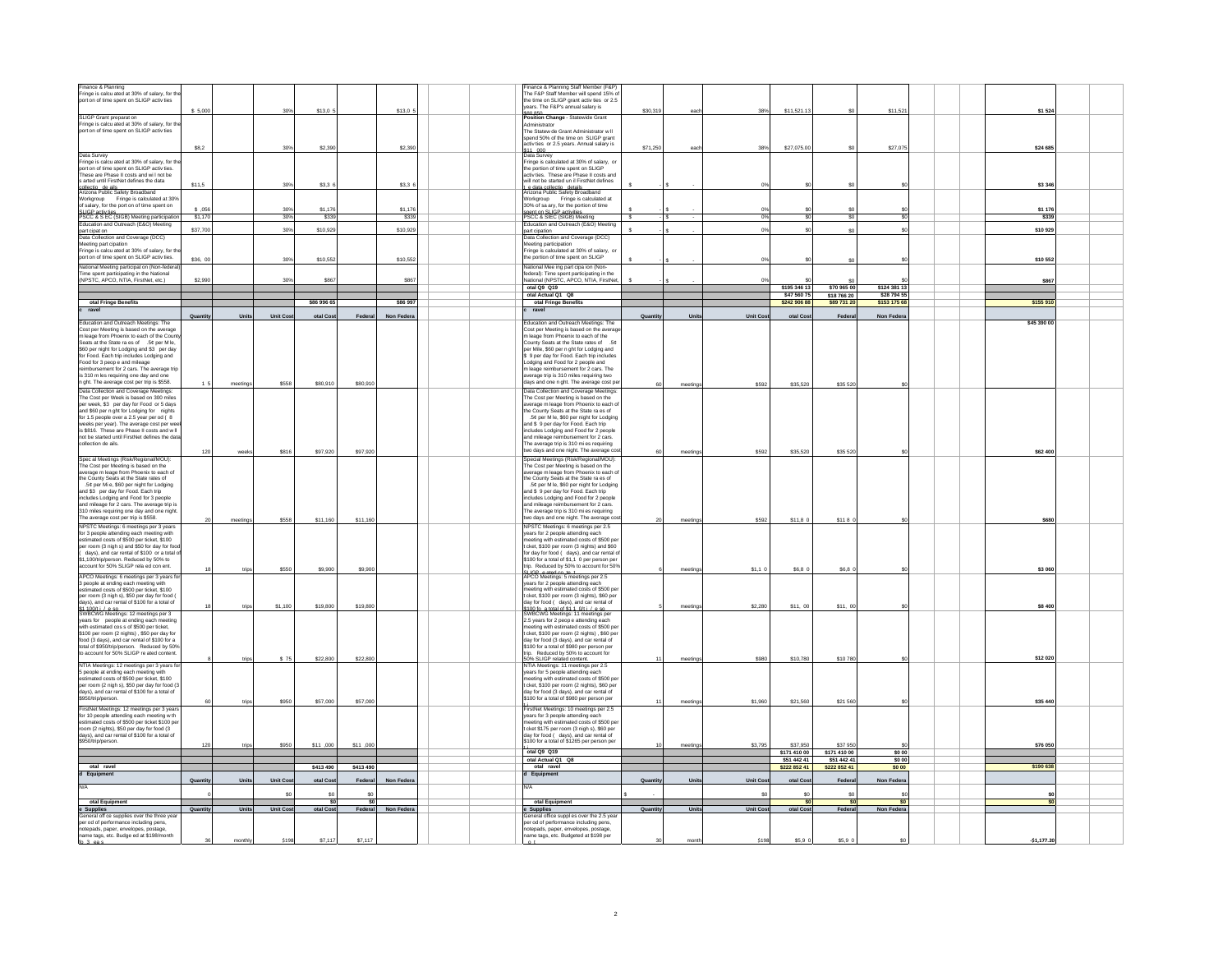| Electronics - \$26,000                                                                                                                  |          |       |                  |           |                          |            |  | Electronics - \$26,000                                                            |          |       |                  |                             |                             |               |                  |  |
|-----------------------------------------------------------------------------------------------------------------------------------------|----------|-------|------------------|-----------|--------------------------|------------|--|-----------------------------------------------------------------------------------|----------|-------|------------------|-----------------------------|-----------------------------|---------------|------------------|--|
| laptops (7) \$1900 \$13,300<br>-tab ets (7) \$500 \$3,500                                                                               |          |       |                  |           |                          |            |  | -laptops $(2)$ \$ 000<br>tab ets (0) \$500 \$3,500                                |          |       |                  |                             |                             |               |                  |  |
| -projectors ( ) \$1,200 \$ .800                                                                                                         |          |       |                  |           |                          |            |  | projectors (0) \$1,200 \$ 800                                                     |          |       |                  |                             |                             |               |                  |  |
| four meeting recording equipment                                                                                                        |          |       |                  |           |                          |            |  | four meeting recording equipment                                                  |          |       |                  |                             |                             |               |                  |  |
| packages (each include 1 recorder,                                                                                                      |          |       |                  |           |                          |            |  | packages (each include 1 recorder,                                                |          |       |                  |                             |                             |               |                  |  |
| m crophones, cables and two sp itters).<br>recorders ( ) \$200 \$800                                                                    |          |       |                  |           |                          |            |  | m crophones, cables and two sp itters)<br>recorders (0) \$200 \$800               |          |       |                  |                             |                             |               |                  |  |
| microphones (16) \$200 \$3200                                                                                                           |          |       |                  |           |                          |            |  | microphones (0) \$200 \$3200                                                      |          |       |                  |                             |                             |               |                  |  |
| - cab es (16) \$15 \$2 0                                                                                                                |          |       |                  |           |                          |            |  | - cab es (0) \$15 \$2 0                                                           |          |       |                  |                             |                             |               |                  |  |
| - spl tters (8) \$20 \$160                                                                                                              |          |       |                  |           |                          |            |  | - sp itters (0) \$20 \$160                                                        |          |       |                  |                             |                             |               |                  |  |
| Software (GIS mapping, Contact                                                                                                          |          | tota  | \$26,000         | \$26,000  | \$26,000                 |            |  |                                                                                   |          | ead   | \$4 000          | \$8,000                     | \$8,000                     |               | $-$18,000.00$    |  |
| Management So tware, Project                                                                                                            |          |       |                  |           |                          |            |  | Software (GIS mapping, Contact<br>Management Software, Project                    |          |       |                  |                             |                             |               |                  |  |
| Management So tware, etc.) - \$16,5 0                                                                                                   |          |       |                  |           |                          |            |  | Management Software, etc.) - \$16,5 0                                             |          |       |                  |                             |                             |               |                  |  |
| - G S mapping (2) \$1,250 \$2,500<br>-Project Management Software User                                                                  |          |       |                  |           |                          |            |  | - GIS mapping (2) \$1,250 \$2,500<br>Project Management Software User             |          |       |                  |                             |                             |               |                  |  |
| censes ( ) \$85/month \$12,2 0                                                                                                          |          |       |                  |           |                          |            |  | icenses ( ) \$85/month \$12,2 0                                                   |          |       |                  |                             |                             |               |                  |  |
| -Contact Management Software User                                                                                                       |          |       |                  |           |                          |            |  | -Contact Management Software User<br>icenses (10) \$5/month \$1,800               |          |       |                  |                             |                             |               |                  |  |
| I censes (10) \$5/month \$1 800<br>We will be using GIS mapping tools to                                                                |          |       |                  |           |                          |            |  | We will be using G S mapping tools o                                              |          |       |                  |                             |                             |               |                  |  |
| manage Education & Outreach by tracking                                                                                                 |          |       |                  |           |                          |            |  | nanage Education & Outreach by                                                    |          |       |                  |                             |                             |               |                  |  |
| the agenc es/jur sdictions within X numbe                                                                                               |          |       |                  |           |                          |            |  | tracking the agencies/jurisdictions within                                        |          |       |                  |                             |                             |               |                  |  |
| of miles of a meeting location.                                                                                                         |          |       | \$16 540         | \$16.5    | \$16.5 <sub>0</sub>      |            |  | number of mi es of a meeting location.                                            |          |       |                  |                             |                             |               | $-516.540.00$    |  |
|                                                                                                                                         |          |       |                  |           |                          |            |  | LAN (Network)                                                                     | 30       | month | \$100            | \$3,000                     | \$3,000                     | <sub>SO</sub> | \$3,000.00       |  |
|                                                                                                                                         |          |       |                  |           |                          |            |  | State Data Center (Ema I, storage,<br>e ste ZNet II)                              | 30       | mont  | \$200            | \$6,000                     | \$6,000                     | so            | \$6,000.00       |  |
|                                                                                                                                         |          |       |                  |           |                          |            |  | M sc Supplies                                                                     | 30       | mont  | \$200            | \$6,00                      | \$6,000                     | \$0           | \$6,000.00       |  |
|                                                                                                                                         |          |       |                  |           |                          |            |  | Mobile & Hotspot                                                                  | 30       | month | \$80             | \$2, 00                     | \$2,00                      | <sub>SO</sub> | \$2,400.00       |  |
|                                                                                                                                         |          |       |                  |           |                          |            |  | vent Registrat ons/Subscript/Membe<br>ees                                         | 30       | mont  | \$500            | \$15,000                    | \$15,000                    | $\mathbf{S}$  | \$15,000.00      |  |
|                                                                                                                                         |          |       |                  |           |                          |            |  | onsultation Conferences (Venue, Audio                                             |          |       |                  |                             |                             |               |                  |  |
|                                                                                                                                         |          |       |                  |           |                          |            |  | Video, etc                                                                        |          | eacl  | \$5 024          | \$25,120                    | \$25,120                    | so.           | \$25,120.00      |  |
|                                                                                                                                         |          |       |                  |           |                          |            |  | otal Q9 Q19<br>otal Actual Q1 Q8                                                  |          |       |                  | \$71 460 0<br>\$77 601 2    | \$71 460 00<br>\$77 601 27  | \$0 00        |                  |  |
| otal Supplies                                                                                                                           |          |       |                  | \$49 657  | \$49 657                 |            |  | otal Supplies                                                                     |          |       |                  | \$149 061 27                | \$149 061 27                | \$0 00        | \$99,404.07      |  |
| f Contractual                                                                                                                           | Quantity | Units | <b>Unit Cost</b> | otal Cos  | Federal                  | Non Feder  |  | Contractual                                                                       | Quantity | Units | <b>Unit Cost</b> | otal Cos                    | Federal                     | Non Federa    |                  |  |
| Program Manager                                                                                                                         | 600      | hour  | S9.              | \$582,00  | \$582,000                |            |  | Program Manage                                                                    |          |       |                  | \$0.0                       | \$0.00                      |               | $-$ \$582,000.00 |  |
| oject Manage                                                                                                                            | 6000     | hours | \$82             | \$92,000  | \$92,000                 |            |  | oject Manager                                                                     |          |       |                  |                             | \$0                         |               | \$492,000.00     |  |
| Administrator <sup>*</sup>                                                                                                              | 6000     | houn  | \$51             | \$306,00  | \$306,000                |            |  | Iministrator*                                                                     |          |       | 50               | ং                           | \$0                         | <b>SC</b>     | $-$306,000.00$   |  |
| Po icy/Regulatory SME                                                                                                                   | 1000     | hours | \$120            | \$120,00  | \$120,000                |            |  | olicy/Regulatory SME                                                              |          | 0S    |                  |                             | \$O                         |               | $-$120,000.00$   |  |
| DCC SME. These are Phase II costs and wi<br>not be started until FirstNet defines the                                                   |          |       |                  |           |                          |            |  | CC SME. These are Phase II costs and<br>ill not be started until FirstNet defines |          |       |                  |                             |                             |               |                  |  |
| data co lection details.                                                                                                                | 880      | hou   | \$120            | \$105,600 | \$105,600                |            |  | the data collection details.                                                      |          | s     |                  |                             |                             |               | $-5$ 05,600.00   |  |
| GIS SME. These are Phase II costs and will                                                                                              |          |       |                  |           |                          |            |  | GIS SME. These are Phase II costs and wi                                          |          |       |                  |                             |                             |               |                  |  |
| not be started until FirstNet defines the                                                                                               |          |       |                  |           |                          |            |  | not be started until FirstNet defines the                                         |          |       |                  |                             |                             |               |                  |  |
| data co lection details.                                                                                                                | 880      | hours | \$120            | \$105,600 | \$105,600                |            |  | data co lection details.                                                          |          | s     |                  |                             |                             |               | $-5$ 05,600.00   |  |
| <b>E&amp;O Contractors</b>                                                                                                              |          |       |                  |           |                          |            |  | osition Change - Mission Critical Partne<br>(MCP)                                 |          |       |                  |                             |                             |               |                  |  |
|                                                                                                                                         |          |       |                  |           |                          |            |  | Will asset with data co lection                                                   |          |       |                  |                             |                             |               |                  |  |
|                                                                                                                                         |          |       |                  |           |                          |            |  | documentation define coverage                                                     |          |       |                  |                             |                             |               |                  |  |
|                                                                                                                                         |          |       |                  |           |                          |            |  | objectives phased deployment strategies                                           |          |       |                  |                             |                             |               |                  |  |
|                                                                                                                                         |          |       |                  |           |                          |            |  | broadband user estimations capacity                                               |          |       |                  |                             |                             |               |                  |  |
|                                                                                                                                         |          |       |                  |           |                          |            |  | bjectives evaluation of FirstNet plan                                             |          |       |                  |                             |                             |               |                  |  |
|                                                                                                                                         |          |       |                  |           |                          |            |  | education and outreach support user<br>group engagement and ongoing general       |          |       |                  |                             |                             |               |                  |  |
|                                                                                                                                         |          |       |                  |           |                          |            |  | insulting support.                                                                |          |       |                  |                             |                             |               |                  |  |
|                                                                                                                                         | 800      | houn  | \$45             | \$216,000 | \$216,000                |            |  |                                                                                   |          | ead   | \$800 06         | \$800,065                   | \$800 065                   |               | \$584,065.22     |  |
| DCC Contractors. These are Phase II costs                                                                                               |          |       |                  |           |                          |            |  | Position Change - MSR Global LLC. - Will                                          |          |       |                  |                             |                             |               |                  |  |
| and will not be started unt I FirstNet define:                                                                                          |          |       |                  |           |                          |            |  | ssist with technical documentation and                                            |          |       |                  |                             |                             |               |                  |  |
| the data collection deta ls.                                                                                                            |          |       |                  |           |                          |            |  | analysis technical data co lection and                                            |          |       |                  |                             |                             |               |                  |  |
|                                                                                                                                         |          |       |                  |           |                          |            |  | esearch governance stakeholder<br>meetings and strategy additional user           |          |       |                  |                             |                             |               |                  |  |
|                                                                                                                                         |          |       |                  |           |                          |            |  | troup engagements strengthen                                                      |          |       |                  |                             |                             |               |                  |  |
|                                                                                                                                         |          |       |                  |           |                          |            |  | takeholder relationships through                                                  |          |       |                  |                             |                             |               |                  |  |
|                                                                                                                                         |          |       |                  |           |                          |            |  | xecutive level outreach and                                                       |          |       |                  |                             |                             |               |                  |  |
|                                                                                                                                         |          |       |                  |           |                          |            |  | munications                                                                       |          |       |                  |                             |                             |               |                  |  |
|                                                                                                                                         | 7200     | hour  | \$45             | \$32,000  | \$32,000                 |            |  | otal Q9 Q19                                                                       |          | eacl  | \$500,000        | \$500,000<br>\$1 300 065 22 | \$500 000<br>\$1 300 065 22 | \$0.00        | \$176,000.00     |  |
|                                                                                                                                         |          |       |                  |           |                          |            |  | otal Actual Q1 Q8                                                                 |          |       |                  | \$839 417 50                | \$739 417 50                | \$100 000     |                  |  |
| otal Contractual                                                                                                                        |          |       |                  |           | \$2 251 200 \$ 2 251 200 |            |  | otal Contractual                                                                  |          |       |                  | \$2 139 482 72              | \$2 039 482 72              | \$100 000 00  | $-5111, 717.28$  |  |
| Construction                                                                                                                            | Quantity | Unit  | <b>Unit Cos</b>  | otal Cos  | Federal                  | Non Feder  |  | Construction                                                                      | Quantity | Units | <b>Unit Cos</b>  | otal Cos                    | Federal                     | Non Federa    |                  |  |
| otal Construction                                                                                                                       |          |       |                  | <b>SC</b> |                          |            |  | otal Construction                                                                 |          |       |                  | s                           | \$0                         |               | \$0.00           |  |
| h Other                                                                                                                                 | Quantity | Units | <b>Unit Cost</b> | otal Cost | \$0<br>Federal           | Non Federa |  | Other                                                                             | Quantity | Units | <b>Unit Cost</b> | otal Cost                   | Federal                     | Non Federa    | \$0.00           |  |
| Program Support serv ces: (Federal)                                                                                                     |          |       |                  |           |                          |            |  | rogram Support serv ces: (Federal)                                                |          |       |                  |                             |                             |               |                  |  |
| - Develop Tribal Outreach Program                                                                                                       |          |       |                  |           |                          |            |  | Deve op Tribal Outreach Program                                                   |          |       |                  |                             |                             |               |                  |  |
| (\$20,000)<br>- Ass st with development of the                                                                                          |          |       |                  |           |                          |            |  | (S20.000)<br>Assist with development of the                                       |          |       |                  |                             |                             |               |                  |  |
| Base ine/Expenditure Plans (\$7.500)                                                                                                    |          |       |                  |           |                          |            |  | Baseline/Expenditure P ans (\$7,500)                                              |          |       |                  |                             |                             |               |                  |  |
| - Adv se on the deve coment of the In-King                                                                                              |          |       |                  |           |                          |            |  | - Adv se on the development of the In                                             |          |       |                  |                             |                             |               |                  |  |
| Ma ch tracking and reporting process                                                                                                    |          |       |                  |           |                          |            |  | Kind Match tracking and repor ing                                                 |          |       |                  |                             |                             |               |                  |  |
| (S5,000)<br>- Adv se on the deve coment of reporting                                                                                    |          |       |                  |           |                          |            |  | rocess (\$5,000)<br>Adv se on the development of reporting                        |          |       |                  |                             |                             |               |                  |  |
| tracking, and management processes (fi e                                                                                                |          |       |                  |           |                          |            |  | tracking, and management processes (fle                                           |          |       |                  |                             |                             |               |                  |  |
| systems, pol cies, spreadsheets, etc)                                                                                                   |          |       |                  |           |                          |            |  | ystems, po icies, spreadshee s, etc)                                              |          |       |                  |                             |                             |               |                  |  |
| (\$7,500)<br>- Provide coordination and consulting w th                                                                                 |          |       |                  |           |                          |            |  | (S7,500)<br>Prov de coordination and consulting wit                               |          |       |                  |                             |                             |               |                  |  |
| public safety stakeholders and federal land<br>owner agencies (\$ ,000 / year) (\$12,000)<br>Provide Tribal laison services (\$15,000 / |          |       |                  |           |                          |            |  | public safety stakeholders and federal                                            |          |       |                  |                             |                             |               |                  |  |
|                                                                                                                                         |          |       |                  |           |                          |            |  | and owner agencies (\$ ,000 / year)<br>(S12,000)                                  |          |       |                  |                             |                             |               |                  |  |
|                                                                                                                                         |          |       |                  |           |                          |            |  | Prov de Tribal liaison services (\$15,000                                         |          |       |                  |                             |                             |               |                  |  |
| year) (\$5,000)<br>- Ass st with the deve opment of a set of                                                                            |          |       |                  |           |                          |            |  | year) (\$ 5,000)                                                                  |          |       |                  |                             |                             |               |                  |  |
| MOU templates (\$15,000)                                                                                                                |          |       |                  |           |                          |            |  | Assist with the development of a set of                                           |          |       |                  |                             |                             |               |                  |  |
| - Adv se on NEPA, SHPO, and Tribal<br>Preservation ssues as they arise (\$ ,000                                                         |          |       |                  |           |                          |            |  | MOU templates (\$15,000)<br>- Adv se on NEPA, SHPO, and Tribal                    |          |       |                  |                             |                             |               |                  |  |
|                                                                                                                                         |          |       |                  |           |                          |            |  | 000, Preservation ssues as they ar se (\$ ,000                                    |          |       |                  |                             |                             |               |                  |  |
| year) (\$12,000)<br>- Provide quarterly report rev ews (\$2,000                                                                         |          |       |                  |           |                          |            |  | / year) (\$12.000)                                                                |          |       |                  |                             |                             |               |                  |  |
|                                                                                                                                         |          |       |                  |           |                          |            |  | Prov de quarterly report reviews (\$2,000                                         |          |       |                  |                             |                             |               |                  |  |
|                                                                                                                                         |          |       |                  |           |                          |            |  |                                                                                   |          |       |                  |                             |                             |               |                  |  |
| year) (\$6,000)<br>- Perform Public Safety Stakeholder<br>Outreach (\$5,000)                                                            |          |       |                  |           |                          |            |  | vear) (\$6,000)<br>Perform Pub ic Safety Stakeho der                              |          |       |                  |                             |                             |               |                  |  |
| - Development of a plan to ident fy any                                                                                                 |          |       |                  |           |                          |            |  | Outreach (\$5,000)                                                                |          |       |                  |                             |                             |               |                  |  |
| existing contractual requiremen s regarding<br>hardening, security, reliability, res liency for<br>existing government networks and     |          |       |                  |           |                          |            |  | Deve opment of a plan to identify any<br>existing contractual requirements        |          |       |                  |                             |                             |               |                  |  |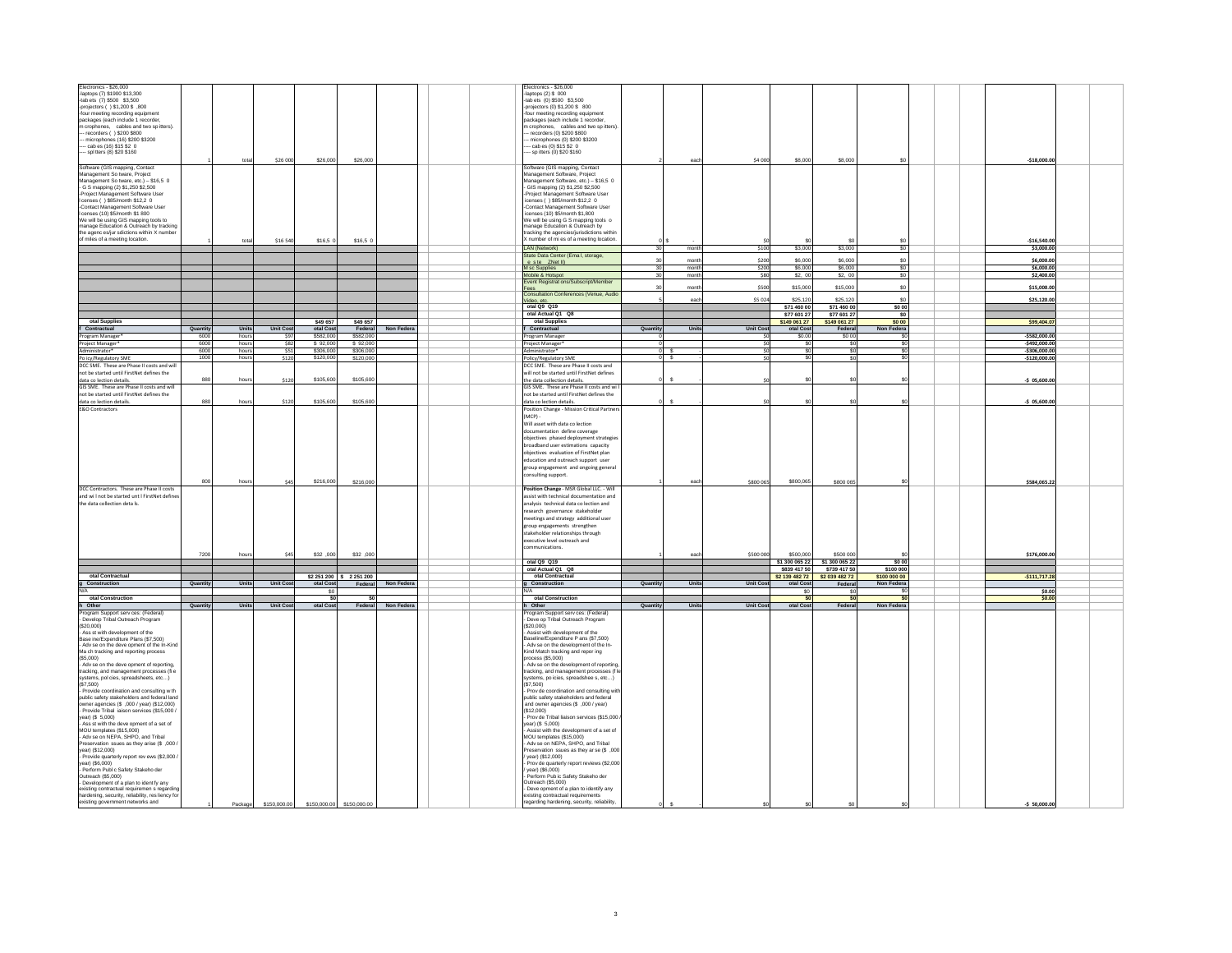| Web Hosting and Development (Federal):                                                                                                                                                                                                               |          |         |                 |             |                      |           | Web Hos ing and Development (Federal)                     |                             |                |          |              |                 |              |                  |                          |              |  |
|------------------------------------------------------------------------------------------------------------------------------------------------------------------------------------------------------------------------------------------------------|----------|---------|-----------------|-------------|----------------------|-----------|-----------------------------------------------------------|-----------------------------|----------------|----------|--------------|-----------------|--------------|------------------|--------------------------|--------------|--|
| Due to the need to collaborate with a                                                                                                                                                                                                                |          |         |                 |             |                      |           | Due to the need o col aborate with a                      |                             |                |          |              |                 |              |                  |                          |              |  |
| s gnif cant number of external stakeholde                                                                                                                                                                                                            |          |         |                 |             |                      |           | signif cant number of external                            |                             |                |          |              |                 |              |                  |                          |              |  |
|                                                                                                                                                                                                                                                      |          |         |                 |             |                      |           | stakeholders, we ant cipate needing to                    |                             |                |          |              |                 |              |                  |                          |              |  |
| we anticipate needing to develop a public<br>webs te for education and outreach                                                                                                                                                                      |          |         |                 |             |                      |           | develop a publ c websi e for education                    |                             |                |          |              |                 |              |                  |                          |              |  |
| purposes and a separate restr cted<br>SharePoint site for data collec ion of public<br>safety sensitive information. S 6,800 has<br>been budgeted for the development and<br>operations of these two sites. The annual                               |          |         |                 |             |                      |           | and outreach purposes and a separate                      |                             |                |          |              |                 |              |                  |                          |              |  |
|                                                                                                                                                                                                                                                      |          |         |                 |             |                      |           | restricted SharePoint s te for data                       |                             |                |          |              |                 |              |                  |                          |              |  |
|                                                                                                                                                                                                                                                      |          |         |                 |             |                      |           | collection of publ c safety sensitive                     |                             |                |          |              |                 |              |                  |                          |              |  |
|                                                                                                                                                                                                                                                      |          |         |                 |             |                      |           | formation. \$ 6,800 has been budgeted                     |                             |                |          |              |                 |              |                  |                          |              |  |
|                                                                                                                                                                                                                                                      |          |         |                 |             |                      |           | for the development and operations of                     |                             |                |          |              |                 |              |                  |                          |              |  |
| hosting costs of \$11, 0/year (\$3 ,320 for                                                                                                                                                                                                          |          |         |                 |             |                      |           |                                                           |                             |                |          |              |                 |              |                  |                          |              |  |
|                                                                                                                                                                                                                                                      |          |         |                 |             |                      |           | these two s tes. The annual hosting cos a                 |                             |                |          |              |                 |              |                  |                          |              |  |
| full grant per od) include \$ 00/year or a                                                                                                                                                                                                           |          |         |                 |             |                      |           | of \$11, O/year (\$3,320 for full grant                   |                             |                |          |              |                 |              |                  |                          |              |  |
|                                                                                                                                                                                                                                                      |          |         |                 |             |                      |           | per od) include \$ 00/year or a Secure                    |                             |                |          |              |                 |              |                  |                          |              |  |
|                                                                                                                                                                                                                                                      |          |         |                 |             |                      |           | Sockets Layer (SSL) Certi icate,                          |                             |                |          |              |                 |              |                  |                          |              |  |
| ful grant per od) include \$ 00/war or a<br>Secure Sockets Layer (SSL) Cert fica e,<br>S 95/month (\$5,9 0/year) for SharePoint<br>Services, and \$ 25/month (\$5,100/year) for<br>SharePoint<br>webs te hosting. In addition we estimate<br>buelo d |          |         |                 |             |                      |           | \$ 95/month (\$5,9 0/year) for SharePoin                  |                             |                |          |              |                 |              |                  |                          |              |  |
|                                                                                                                                                                                                                                                      |          |         |                 |             |                      |           | Serv ces, and \$ 25/month (\$5.100/year)                  |                             |                |          |              |                 |              |                  |                          |              |  |
|                                                                                                                                                                                                                                                      |          |         |                 |             |                      |           | for website hosting. In addit on we                       |                             |                |          |              |                 |              |                  |                          |              |  |
|                                                                                                                                                                                                                                                      |          | Package | \$ 6,800        | \$ 6,800    | \$6,800              |           | estimate web deve opment costs of                         |                             | $\mathbf{s}$   |          |              | \$0             |              |                  | $-$46,800.00$            |              |  |
|                                                                                                                                                                                                                                                      |          |         |                 |             |                      |           | Data Survey (Non-ederal): The ime                         |                             |                |          |              |                 |              |                  |                          |              |  |
| by prospective FirstNet participants fil ing                                                                                                                                                                                                         |          |         |                 |             |                      |           | spent by prospective FirstNet participant                 |                             |                |          |              |                 |              |                  |                          |              |  |
| out the OEC Broadband Technical                                                                                                                                                                                                                      |          |         |                 |             |                      |           | f Iling out the OEC Broadband Technical                   |                             |                |          |              |                 |              |                  |                          |              |  |
|                                                                                                                                                                                                                                                      |          |         |                 |             |                      |           |                                                           |                             |                |          |              |                 |              |                  |                          |              |  |
|                                                                                                                                                                                                                                                      |          |         |                 |             |                      |           | Assistance survey. With 30,000 possible                   |                             |                |          |              |                 |              |                  |                          |              |  |
| out allows and the state of the state of the state and using a 10% response rate there would<br>be ~3700 respondents taking an average<br>0 minutes at an b ended ra e of \$26 per                                                                   |          |         |                 |             |                      |           | and using a 10% response rate there                       |                             |                |          |              |                 |              |                  |                          |              |  |
|                                                                                                                                                                                                                                                      |          |         |                 |             |                      |           | would be ~3000 respondents taking an                      |                             |                |          |              |                 |              |                  |                          |              |  |
|                                                                                                                                                                                                                                                      |          |         |                 |             |                      |           | average 15 minutes at an blended rate of                  |                             |                |          |              |                 |              |                  |                          |              |  |
| hour we estimate \$57,720 in sa ary credit.                                                                                                                                                                                                          |          |         |                 |             |                      |           | \$26 per hour.                                            |                             |                |          |              |                 |              |                  |                          |              |  |
| Non-state employees are estimated at 80%                                                                                                                                                                                                             |          |         |                 |             |                      |           |                                                           |                             |                |          |              |                 |              |                  |                          |              |  |
| so the final amount is \$ 6,176. These are                                                                                                                                                                                                           |          |         |                 |             |                      |           |                                                           |                             |                |          |              |                 |              |                  |                          |              |  |
|                                                                                                                                                                                                                                                      |          |         |                 |             |                      |           |                                                           |                             |                |          |              |                 |              |                  |                          |              |  |
| Phase II costs and will not be started until<br>FirstNet defines the data collection details                                                                                                                                                         | 1776     | hours   | \$26            | $$-.620$    |                      | \$,620    |                                                           | 750                         | Hours          | \$26     | \$19,500     | sn.             | \$19,500     |                  |                          |              |  |
|                                                                                                                                                                                                                                                      |          |         |                 |             |                      |           |                                                           |                             |                |          |              |                 |              |                  | $-525,119.61$            |              |  |
| Anticona Public Safety Broadband<br>Morkgroup (Non-federal): Time spent<br>part cipating in the AZPSBN Workgroup<br>meetings. W th an average attendance of                                                                                          |          |         |                 |             |                      |           | Arizona Public Safety Broadband                           |                             |                |          |              |                 |              |                  |                          |              |  |
|                                                                                                                                                                                                                                                      |          |         |                 |             |                      |           | Workgroup (Non-federal): Time spent                       |                             |                |          |              |                 |              |                  |                          |              |  |
|                                                                                                                                                                                                                                                      |          |         |                 |             |                      |           | part cipating in the AZPSBN Workgroup                     |                             |                |          |              |                 |              |                  |                          |              |  |
|                                                                                                                                                                                                                                                      |          |         |                 |             |                      |           | meetings. With an average attendance of                   |                             |                |          |              |                 |              |                  |                          |              |  |
| 10 persons for 78 one-hour bi-weekly                                                                                                                                                                                                                 |          |         |                 |             |                      |           | 25 persons for 6 (2.5 yrs) one-hour bi-                   |                             |                |          |              |                 |              |                  |                          |              |  |
|                                                                                                                                                                                                                                                      |          |         |                 |             |                      |           | montly meetings at a b ended ra e of \$50                 |                             |                |          |              |                 |              |                  |                          |              |  |
|                                                                                                                                                                                                                                                      |          |         |                 |             |                      |           | per hour.                                                 |                             |                |          |              |                 |              |                  |                          |              |  |
| meetings at a blended rate of \$26 per hour<br>we estimate \$20,280 in salary credit. Non-<br>s ate emp oyees are estimated at 80% so                                                                                                                |          |         |                 |             |                      |           |                                                           |                             |                |          |              |                 |              |                  |                          |              |  |
|                                                                                                                                                                                                                                                      | 62       | hours   | \$26            | \$15,677    |                      | \$15,67   |                                                           | 1600                        | hours          | \$50     | \$80,000     | \$0             | \$80,000     |                  | \$64,322.84              |              |  |
| PSCC & S EC (SIGB) Meeting participatio                                                                                                                                                                                                              |          |         |                 |             |                      |           | PSCC & SIEC (SIGB) Meeting                                |                             |                |          |              |                 |              |                  |                          |              |  |
| (Non-federal): Time spent participating in<br>the SIGB meetings. With an average                                                                                                                                                                     |          |         |                 |             |                      |           | art cipation (Non-federa): Time spent                     |                             |                |          |              |                 |              |                  |                          |              |  |
|                                                                                                                                                                                                                                                      |          |         |                 |             |                      |           | part cipating in the SIGB meetings. W th                  |                             |                |          |              |                 |              |                  |                          |              |  |
|                                                                                                                                                                                                                                                      |          |         |                 |             |                      |           |                                                           |                             |                |          |              |                 |              |                  |                          |              |  |
|                                                                                                                                                                                                                                                      |          |         |                 |             |                      |           | an average attendance of 30 persons for                   |                             |                |          |              |                 |              |                  |                          |              |  |
|                                                                                                                                                                                                                                                      |          |         |                 |             |                      |           | 30 one-hour meetings with 25% NPSBN                       |                             |                |          |              |                 |              |                  |                          |              |  |
|                                                                                                                                                                                                                                                      |          |         |                 |             |                      |           | content at a blended rate of \$50 per hour                |                             |                |          |              |                 |              |                  |                          |              |  |
| and other and a persons for 30 one-hour<br>meetings with 25% NPSBN content at a<br>b ended rate of \$26 per hour we estimate<br>\$5,850 in salary credit. Non-s ate                                                                                  |          |         |                 |             |                      |           |                                                           |                             |                |          |              |                 |              |                  |                          |              |  |
|                                                                                                                                                                                                                                                      | 180      | hours   | \$26            | \$ ,522     |                      | \$ 523    |                                                           | 225                         | hours          | \$50     | \$11,250     | <b>SO</b>       | \$11,250     |                  | \$6,727.74               |              |  |
| employees are estimated at 80% so the<br>Education and Outreach (E&O) Meeting                                                                                                                                                                        |          |         |                 |             |                      |           |                                                           |                             |                |          |              |                 |              |                  |                          |              |  |
|                                                                                                                                                                                                                                                      |          |         |                 |             |                      |           | Education and Outreach (E&O) Meeting                      |                             |                |          |              |                 |              |                  |                          |              |  |
|                                                                                                                                                                                                                                                      |          |         |                 |             |                      |           | part cipation (Non-federa): Time spent                    |                             |                |          |              |                 |              |                  |                          |              |  |
|                                                                                                                                                                                                                                                      |          |         |                 |             |                      |           | part cipating in the E&O meetings. W th                   |                             |                |          |              |                 |              |                  |                          |              |  |
| Exercise of Non-federal): Time spent<br>part cipat on (Non-federal): Time spent<br>part cipating in the E&O meetings. With an<br>average attendance of 25 persons for 2<br>hours for 1 5 meetings at a b ended rate of                               |          |         |                 |             |                      |           | an average attendance of 25 persons for                   |                             |                |          |              |                 |              |                  |                          |              |  |
|                                                                                                                                                                                                                                                      |          |         |                 |             |                      |           | 1 hour for 6 meetings at a b ended rate                   |                             |                |          |              |                 |              |                  |                          |              |  |
|                                                                                                                                                                                                                                                      |          |         |                 |             |                      |           | of \$26 per hour.                                         |                             |                |          |              |                 |              |                  |                          |              |  |
|                                                                                                                                                                                                                                                      |          |         |                 |             |                      |           |                                                           |                             |                |          |              |                 |              |                  |                          |              |  |
| sex of the settimate \$188,500 in<br>salary credit. Non-sta e employees are<br>estimated at 80% so the final amount is                                                                                                                               |          |         |                 |             |                      |           |                                                           |                             |                |          |              |                 |              |                  |                          |              |  |
|                                                                                                                                                                                                                                                      | 5800     | hours   | \$26            | \$1 5,717   |                      | \$1 5,717 |                                                           | 1600                        | hours          | \$26     | \$1,600      | SO              | \$1,600      |                  | $-5$ 04,117.21           |              |  |
| Data Collection and Coverage (DCC)<br>Meeting part cipation (Non-federa ): Time<br>spent participating in the on-si e Da a                                                                                                                           |          |         |                 |             |                      |           | Data Collection and Coverage (DCC)                        |                             |                |          |              |                 |              |                  |                          |              |  |
|                                                                                                                                                                                                                                                      |          |         |                 |             |                      |           | leeting participation (Non-federa): Time                  |                             |                |          |              |                 |              |                  |                          |              |  |
|                                                                                                                                                                                                                                                      |          |         |                 |             |                      |           | spent part cipating in the on-s te Data                   |                             |                |          |              |                 |              |                  |                          |              |  |
| Collection sessions. For one person's ime                                                                                                                                                                                                            |          |         |                 |             |                      |           | Collection sessions. For one person's                     |                             |                |          |              |                 |              |                  |                          |              |  |
|                                                                                                                                                                                                                                                      |          |         |                 |             |                      |           | time in a 1 hour sess on per 700                          |                             |                |          |              |                 |              |                  |                          |              |  |
| in a 5 hour sess on per 1 00 statewide                                                                                                                                                                                                               |          |         |                 |             |                      |           |                                                           |                             |                |          |              |                 |              |                  |                          |              |  |
| s tes a blended rate of \$26 per hour we                                                                                                                                                                                                             |          |         |                 |             |                      |           | statewide s tes a blended rate of \$26 per                |                             |                |          |              |                 |              |                  |                          |              |  |
|                                                                                                                                                                                                                                                      |          |         |                 |             |                      |           | hour                                                      |                             |                |          |              |                 |              |                  |                          |              |  |
|                                                                                                                                                                                                                                                      |          |         |                 |             |                      |           |                                                           |                             |                |          |              |                 |              |                  |                          |              |  |
| estimate \$18,800 in sa ary credit. Non-<br>s ate emp oyees are estimated at 80% so<br>the final amount s \$1 5 600                                                                                                                                  | 5600     | houn    | \$26            | \$1 0,692   |                      | \$1 0,692 |                                                           | 700                         | Houn           | \$26     | \$18,200     | <b>SO</b>       | \$18,200     |                  | $-$122,492.48$           |              |  |
|                                                                                                                                                                                                                                                      |          |         |                 |             |                      |           |                                                           |                             |                |          |              |                 |              |                  |                          |              |  |
|                                                                                                                                                                                                                                                      |          |         |                 |             |                      |           | National Mee ing part cipa ion (Non-                      |                             |                |          |              |                 |              |                  |                          |              |  |
| The spent participating in the National<br>Trime spent participating in the National<br>Trime spent participating in the National<br>(NPSTC, APCO, NTIA, FirstNet, etc.)<br>meetings. W th an average attendance of 3                                |          |         |                 |             |                      |           | federal): Time spent participating in the                 |                             |                |          |              |                 |              |                  |                          |              |  |
|                                                                                                                                                                                                                                                      |          |         |                 |             |                      |           | National (NPSTC, APCO, NTIA, FirstNet                     |                             |                |          |              |                 |              |                  |                          |              |  |
|                                                                                                                                                                                                                                                      |          |         |                 |             |                      |           | etc.) meetings. With an average                           |                             |                |          |              |                 |              |                  |                          |              |  |
| persons for 2 2 day 8 hour long meetings                                                                                                                                                                                                             |          |         |                 |             |                      |           | at endance of 3 persons for 2 2 day 8                     |                             |                |          |              |                 |              |                  |                          |              |  |
| at a blended rate of \$26 per hour we                                                                                                                                                                                                                |          |         |                 |             |                      |           | hour long meetings at a b ended rate of                   |                             |                |          |              |                 |              |                  |                          |              |  |
| estimate \$29,952 in sa ary cred t. Reduce                                                                                                                                                                                                           |          |         |                 |             |                      |           | \$26 per hour we estimate \$29,952 in                     |                             |                |          |              |                 |              |                  |                          |              |  |
| by 50% to account for 50% SLIGP related                                                                                                                                                                                                              |          |         |                 |             |                      |           | salary credit. Reduced by 50% to accour                   |                             |                |          |              |                 |              |                  |                          |              |  |
| content. Non-sta e employees are                                                                                                                                                                                                                     |          |         |                 |             |                      |           | for 50% SLIGP related content. Non-state                  |                             |                |          |              |                 |              |                  |                          |              |  |
|                                                                                                                                                                                                                                                      |          |         |                 |             |                      |           |                                                           |                             |                |          |              |                 |              |                  |                          |              |  |
| estimated at 80% so the final amount is<br>\$23,972                                                                                                                                                                                                  |          |         |                 |             |                      |           | employees are estimated at 80% so the                     |                             |                |          |              |                 |              |                  |                          |              |  |
|                                                                                                                                                                                                                                                      | 61       | hours   | \$26            | \$11,582    |                      | \$11,582  | final amount is \$23,972                                  |                             |                |          |              |                 |              |                  | $-511,582.01$            |              |  |
|                                                                                                                                                                                                                                                      |          |         |                 |             |                      |           | ADOA Off ce Rent                                          | 2.5                         | year           | \$21 000 | \$52,500     | so l            | \$52,500     |                  | \$52,500.00              |              |  |
|                                                                                                                                                                                                                                                      |          |         |                 |             |                      |           | Education & Outreach, AZPSBN                              |                             |                |          |              |                 |              |                  |                          |              |  |
|                                                                                                                                                                                                                                                      |          |         |                 |             |                      |           |                                                           |                             |                | 0.00     |              | \$0             |              |                  | \$0.00                   |              |  |
|                                                                                                                                                                                                                                                      |          |         |                 |             |                      |           | <b>Workaroup Meetings</b><br>rizona State Land Department |                             | n s            | \$0.00   | \$00         |                 |              |                  | \$0.00                   |              |  |
|                                                                                                                                                                                                                                                      |          |         |                 |             |                      |           |                                                           |                             |                |          |              | \$0.00          |              |                  |                          |              |  |
|                                                                                                                                                                                                                                                      |          |         |                 |             |                      |           | erraSystems (Boundary Map)                                |                             | 0 <sup>5</sup> | \$0.00   | \$0.0        | \$0.00          |              |                  | \$0.00                   |              |  |
|                                                                                                                                                                                                                                                      |          |         |                 |             |                      |           | otal Q9 Q19                                               |                             |                |          | \$223,050.00 | <b>SO 00</b>    | \$223,050,00 |                  |                          |              |  |
|                                                                                                                                                                                                                                                      |          |         |                 |             |                      |           | otal Actual O1 O8                                         |                             |                |          | \$186,615.75 | \$0             | \$186,615.75 |                  |                          | \$411 392.14 |  |
| otal Other                                                                                                                                                                                                                                           |          |         |                 |             |                      |           | otal Other                                                |                             |                |          |              |                 |              |                  |                          |              |  |
|                                                                                                                                                                                                                                                      |          |         |                 | \$559 611   | \$196 800            | \$362 81  |                                                           |                             |                |          | \$409 665 75 | \$0 00          | \$409 665 7  |                  | $-5149,944.98$           |              |  |
|                                                                                                                                                                                                                                                      |          |         |                 |             |                      |           |                                                           |                             |                |          |              |                 |              |                  |                          |              |  |
| otal Direct Charges                                                                                                                                                                                                                                  |          |         |                 | \$3,650,943 | \$2,911,147          | \$739 796 | otal Direct Charges                                       |                             |                |          | \$3812789    | \$2,911,147     | \$901,642    |                  | \$61,845.79              |              |  |
| i Indirect Costs                                                                                                                                                                                                                                     | Quantity | Units   | <b>Unit Cos</b> | otal Co     | Non Feder<br>Federal |           | <b>Indirect Costs</b>                                     | Quantity                    | Units          | Unit Cos | otal Cos     | Federal         | Non Federa   |                  |                          |              |  |
| N                                                                                                                                                                                                                                                    |          |         |                 |             |                      |           |                                                           |                             |                |          |              |                 |              |                  |                          |              |  |
|                                                                                                                                                                                                                                                      |          |         |                 |             |                      |           |                                                           |                             |                |          |              |                 |              |                  | \$0.00                   |              |  |
| otal nd rect                                                                                                                                                                                                                                         |          |         |                 | - ¢r        | \$0                  | - Cr      | otal Indirect                                             |                             |                |          |              | SO <sub>2</sub> |              |                  | \$0.00                   |              |  |
| otal n<br>O ALS                                                                                                                                                                                                                                      |          |         |                 | \$3 650 943 | \$2 911 147          | \$739 796 | O ALS                                                     |                             |                |          | \$3 812 789  | \$2 911 147 20  | \$901 642 02 |                  | \$61,845.79 \$925 996.98 |              |  |
|                                                                                                                                                                                                                                                      |          |         |                 |             |                      |           |                                                           |                             |                |          |              |                 |              |                  |                          |              |  |
|                                                                                                                                                                                                                                                      |          |         |                 |             |                      |           |                                                           |                             |                |          |              |                 |              |                  |                          |              |  |
|                                                                                                                                                                                                                                                      |          |         |                 |             |                      |           |                                                           |                             |                |          | \$161 845.79 | \$0.00          | \$161 845.79 |                  |                          |              |  |
|                                                                                                                                                                                                                                                      |          |         |                 |             |                      |           |                                                           |                             |                |          |              |                 |              |                  |                          |              |  |
|                                                                                                                                                                                                                                                      |          |         |                 |             |                      |           |                                                           |                             |                |          |              |                 |              |                  |                          |              |  |
|                                                                                                                                                                                                                                                      |          |         |                 |             |                      |           |                                                           |                             |                |          |              |                 |              |                  |                          |              |  |
|                                                                                                                                                                                                                                                      |          |         |                 |             |                      |           | <b>Original Grant Amont</b>                               | \$2911147.00 \$3,650,9 3.23 |                |          |              |                 |              |                  |                          |              |  |
|                                                                                                                                                                                                                                                      |          |         |                 |             |                      |           | Phase 1 Release (10/201)                                  | \$1455573.00                |                |          |              |                 |              |                  |                          |              |  |
|                                                                                                                                                                                                                                                      |          |         |                 |             |                      |           | Phase 2 Release                                           | \$1,55,57.00                |                |          |              |                 |              | Phase 2 Reserves |                          |              |  |
|                                                                                                                                                                                                                                                      |          |         |                 |             |                      |           |                                                           |                             |                |          |              |                 |              |                  |                          |              |  |
|                                                                                                                                                                                                                                                      |          |         |                 |             |                      |           |                                                           |                             |                |          |              |                 |              |                  |                          |              |  |
|                                                                                                                                                                                                                                                      |          |         |                 |             |                      |           |                                                           |                             |                |          |              |                 |              |                  |                          |              |  |
|                                                                                                                                                                                                                                                      |          |         |                 |             |                      |           |                                                           |                             |                |          |              |                 |              |                  |                          |              |  |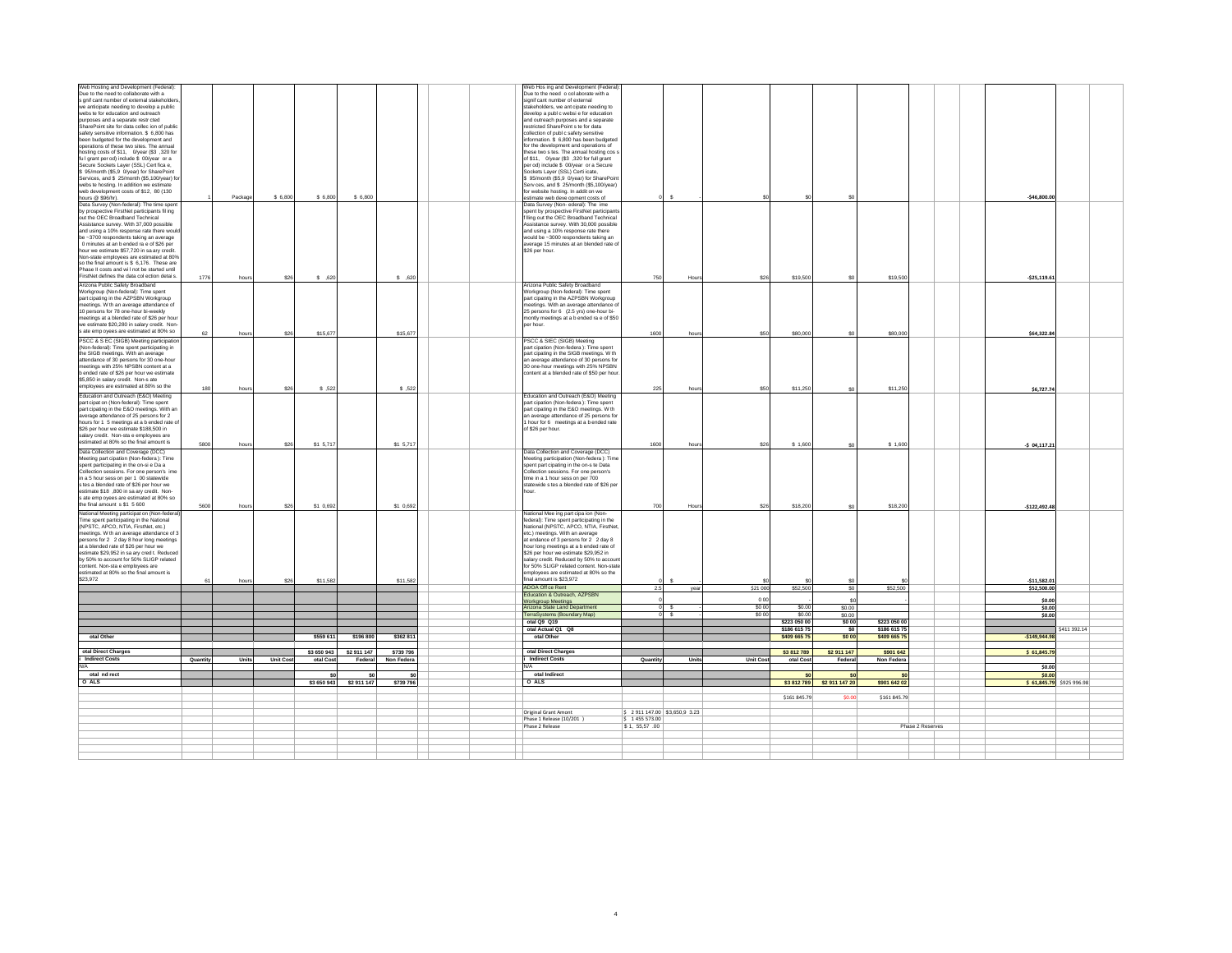# **State and Local Implementation Grant Program (SLIGP) Arizona Budget Narrative**

| <b>Totals</b> | \$410,019.60   | \$238,800.59                | \$648,820.19  |
|---------------|----------------|-----------------------------|---------------|
| $Q9-19$       | \$371,250.00   | $$142,818.75$ $$514,068.75$ |               |
| $Q1-8$        | \$38,769.60    | \$95,981.84                 | \$134,751.44  |
| Personnel     | <b>Federal</b> | <b>Non-Federal</b>          | <b>Totals</b> |

- □ SPOC (Federal/Non-Federal): The Single Point of Contact (SPOC) will provide strategic oversight for the SLIGP grant, ensuring that all activities are completed on time and within budget. The SPOC will work to expand the State's governance structure and assure that broadband is integrated into existing Policy, Standards and Procedures.
- □ SWIC (Federal/Non-Federal): The SWIC will provide oversight for the SLIGP grant, ensuring that all activities are completed on time and within budget. This position will be providing management, integration and logistical support. They will also be instrumental in the development of the Education & Outreach (E&O) materials and provide management and leadership support for the Data Collection and Coverage (DCC) effort.
- □ Sr. Project Manager (Federal/Non-Federal): The Sr. Project Manager will provide detailed planning and implementation support for the SLIGP grant, ensuring that all activities are completed on time and within budget. The Sr. Project Manager will work to manage the Education and Outreach duties and assure that contact management and in-kind match are tracked appropriately.
- □ Finance & Planning staff member (Non-Federal): The Finance & Planning staff member will provide financial oversight for the SLIGP grant. The Finance & Planning staff member will manage all invoicing, travel policy compliance, expense reporting and drawn down activity for the program.
- □ Statewide Grant Administrator (Non-Federal): The Statewide Grant Administrator will provide oversight for the SLIGP grant, ensuring that all activities are completed on time and within budget. This position will be providing management, integration and logistical support. They will also be instrumental in the development of the Education & Outreach (E&O) materials and provide management and leadership support for the Data Collection and Coverage (DCC) effort.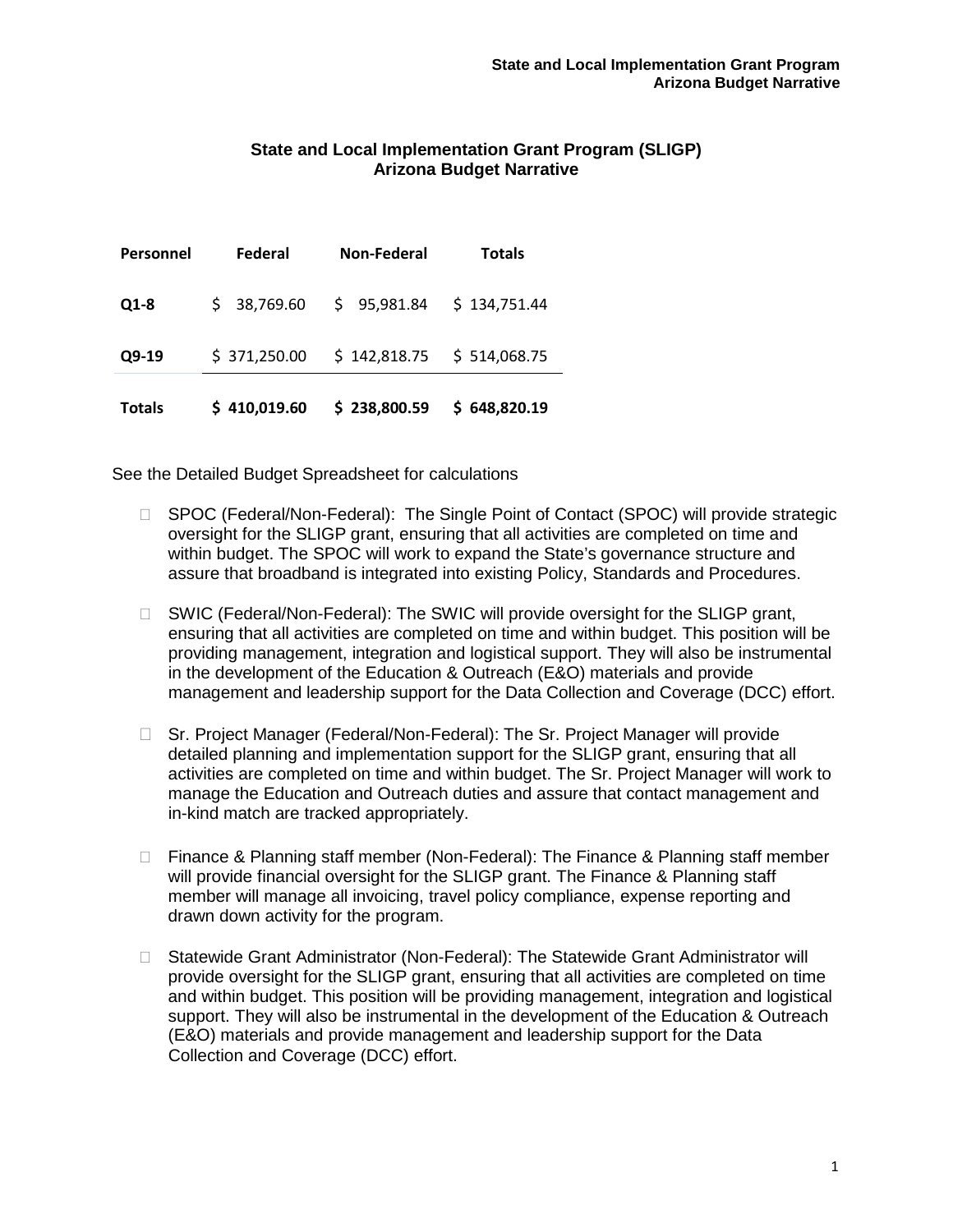| <b>Totals</b> | 89,731.20 | \$153,175.68 | \$242,906.88    |
|---------------|-----------|--------------|-----------------|
| Q9-19         | 70,965.00 | \$124,381.13 | \$195,346.13    |
| $Q1-8$        | 18,766.20 | \$28,794.55  | 47,560.75<br>S. |
| <b>Fringe</b> | Federal   | Non-Federal  | Totals          |

- □ SPOC (Federal/Non-Federal): The Single Point of Contact (SPOC) will provide strategic oversight for the SLIGP grant, ensuring that all activities are completed on time and within budget. The SPOC will work to expand the State's governance structure and assure that broadband is integrated into existing Policy, Standards and Procedures.
- □ SWIC (Federal/Non-Federal): The SWIC will provide oversight for the SLIGP grant, ensuring that all activities are completed on time and within budget. This position will be providing management, integration and logistical support. They will also be instrumental in the development of the Education & Outreach (E&O) materials and provide management and leadership support for the Data Collection and Coverage (DCC) effort.
- □ Sr. Project Manager (Federal/Non-Federal): The Sr. Project Manager will provide detailed planning and implementation support for the SLIGP grant, ensuring that all activities are completed on time and within budget. The Sr. Project Manager will work to manage the Education and Outreach duties and assure that contact management and in-kind match are tracked appropriately.
- $\Box$  Finance & Planning staff member (Non-Federal): The Finance & Planning staff member will provide financial oversight for the SLIGP grant. The Finance & Planning staff member will manage all invoicing, travel policy compliance, expense reporting and drawn down activity for the program.
- □ Statewide Grant Administrator (Non-Federal): The Statewide Grant Administrator will provide oversight for the SLIGP grant, ensuring that all activities are completed on time and within budget. This position will be providing management, integration and logistical support. They will also be instrumental in the development of the Education & Outreach (E&O) materials and provide management and leadership support for the Data Collection and Coverage (DCC) effort.

| <b>Travel</b> | Federal      | <b>Non-Federal</b> |       | <b>Totals</b> |
|---------------|--------------|--------------------|-------|---------------|
| $Q1-8$        | 51,442.41 \$ |                    | $- S$ | 51,442.41     |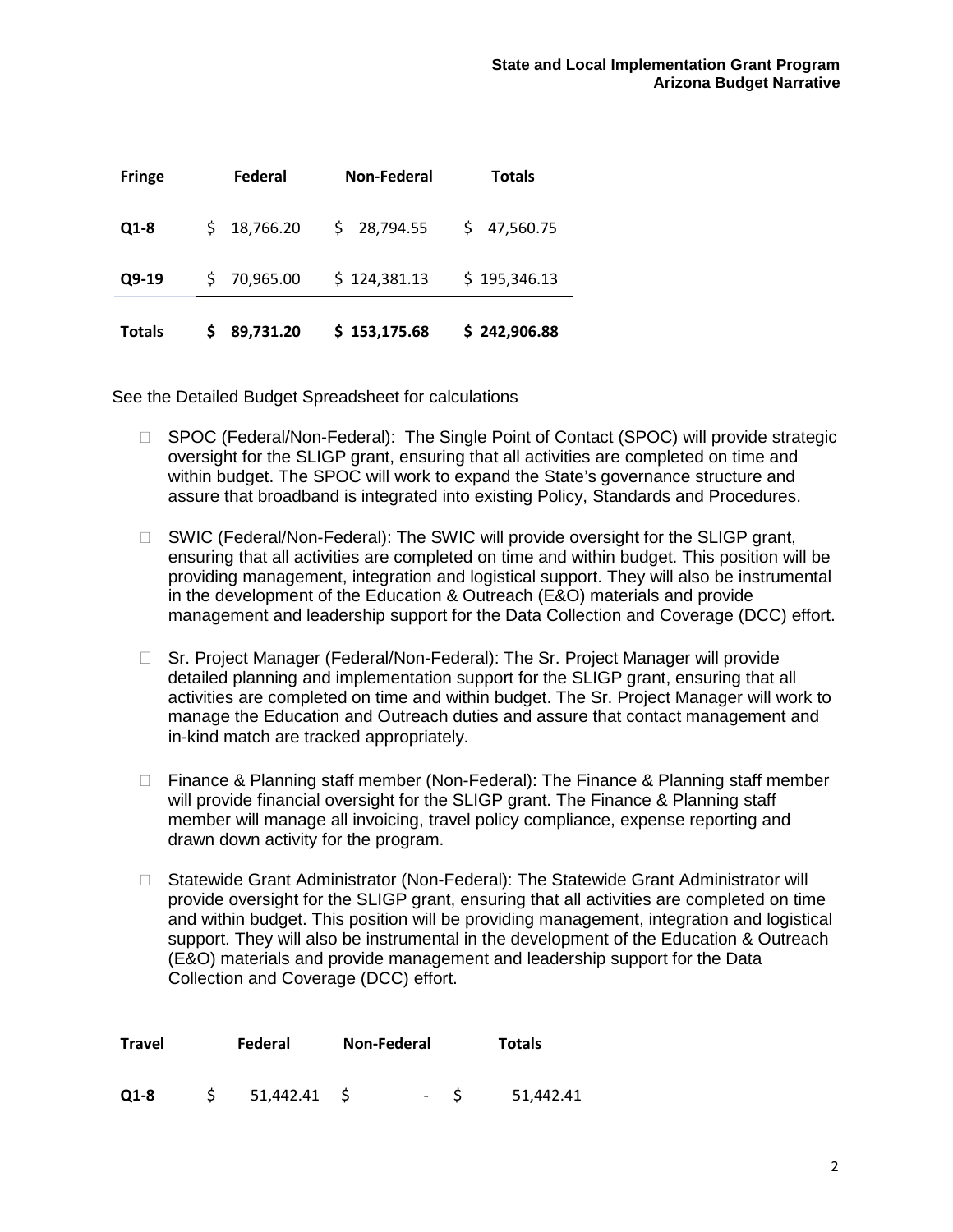| Q9-19 | 171,410.00 | $\overline{\phantom{a}}$ | 171,410.00 |
|-------|------------|--------------------------|------------|
|       |            |                          |            |

**Totals \$ 222,852.41 \$ - \$ 222,852.41**

See the Detailed Budget Spreadsheet for calculations

- □ In-State Travel (Federal): Travel costs for the Arizona FirstNet Team for Education, Outreach, Data coverage and collection, and special meetings (regional/risk/MOU).
- □ Out-of-State Travel (Federal): Travel costs to National Broadband, Regional Broadband, SLIGP, NPSTC, APCO, AWBCWG, NTIA and FirstNet meetings for the Arizona FirstNet Team.

| <b>Equipment</b> | Federal |   | <b>Non-Federal</b> | <b>Totals</b> |  |
|------------------|---------|---|--------------------|---------------|--|
| $Q1-8$           |         |   | \$                 | Ş             |  |
| Q9-19            | Ş       | - | S                  | Ş             |  |
| <b>Totals</b>    |         |   |                    |               |  |

We do not plan to have any equipment costs for this grant program.

| <b>Supplies</b> | Federal      | <b>Non-Federal</b> |  | <b>Totals</b> |                  |  |
|-----------------|--------------|--------------------|--|---------------|------------------|--|
| $Q1-8$          | \$77,601.27  | - S                |  |               | $-$ \$ 77,601.27 |  |
| Q9-19           | \$71,460.00  | S                  |  |               | $-$ \$ 71,460.00 |  |
| <b>Totals</b>   | \$149,061.27 | -S                 |  |               | \$149,061.27     |  |

See the Detailed Budget Spreadsheet for calculations

□ LAN (Federal): Costs for LAN access and general network usage.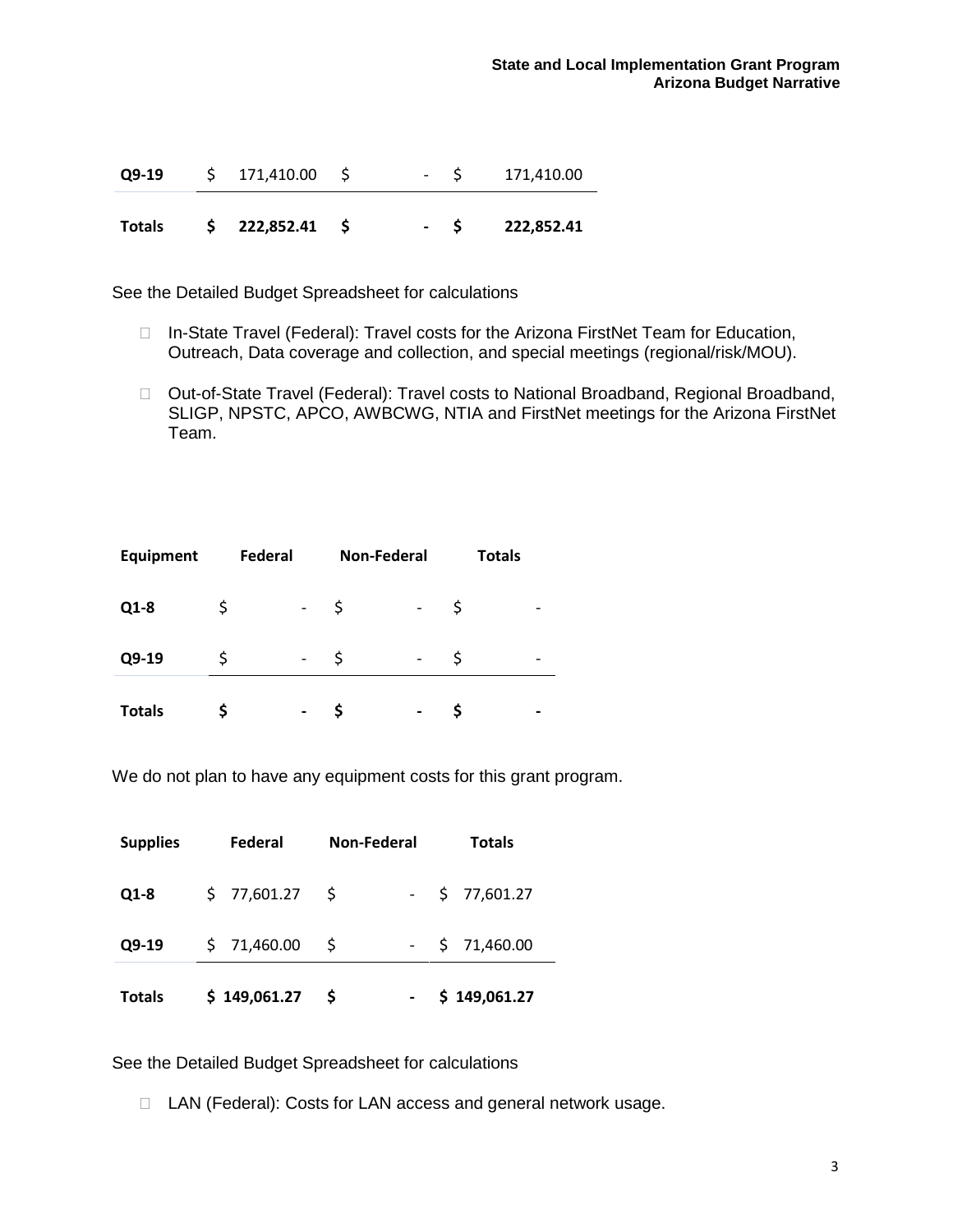- □ State Data Center (Federal): Costs for email, financials, AZNet II and other computer resources.
- □ Miscellaneous Supplies (Federal): Costs for postage, office supplies, e.g. posters, easel, banners, etc.
- □ Mobile & Hotspot (Federal): Costs for Cells & Hotspots.
- □ Registration/Subscript/Member Fees (Federal): Costs for Registration to conferences, Membership dues, etc.
- □ Consultation Conferences (Federal): Costs for the venue, audio/video, taping, displays, etc. for meetings.
- □ Conference Room Rental (Federal): Payments for rooms or space at conferences.

| Contractual   | <b>Federal</b> |                            | Non-Federal  | <b>Totals</b> |              |  |
|---------------|----------------|----------------------------|--------------|---------------|--------------|--|
| $Q1-8$        | S.             | 739,417.50 \$100,000.00 \$ |              |               | 839,417.50   |  |
| Q9-19         |                | \$1,300,065.22             | $- S$        |               | 1,300,065.22 |  |
| <b>Totals</b> |                | \$2,039,482.72             | \$100,000.00 | - \$          | 2,139,482.72 |  |

- Mission Critical Partners (MCP) (Federal): The MCP team Will assist with data collection documentation, define coverage objectives, phased deployment strategies, broadband user estimations, capacity objectives, evaluation of the FirstNet plan, education and outreach support, user group engagement, and ongoing general consulting support. will assist with strategic development of Education and Outreach effort, to include presentation materials, organizing meetings and data collection.
- □ MSR Global LLC (Federal): The MSR Global team will assist with technical documentation and analysis, technical data collection and research, governance, stakeholder meetings and strategy, additional user group engagements, strengthen stakeholder relationships through executive level outreach and communications.

|  | <b>Construction</b> | Federal | Non-Federal | <b>Totals</b> |
|--|---------------------|---------|-------------|---------------|
|--|---------------------|---------|-------------|---------------|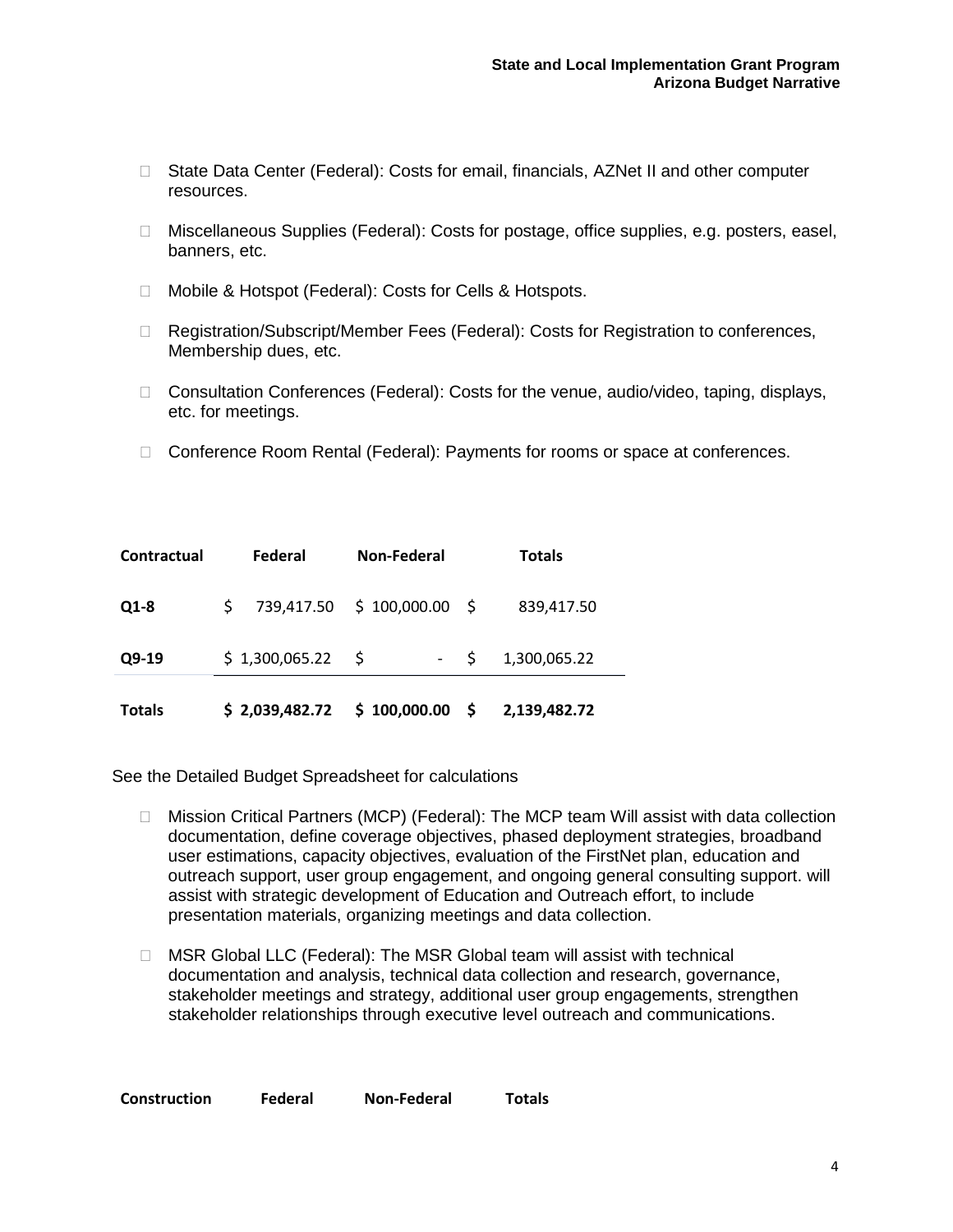| <b>Totals</b> | $\overline{\phantom{0}}$ | $\overline{\phantom{0}}$ |  |
|---------------|--------------------------|--------------------------|--|
| Q9-19         | -                        | -                        |  |
| Q1-8          | $\overline{\phantom{0}}$ | $\overline{\phantom{a}}$ |  |

We do not plan to have any construction costs for this grant program.

| <b>Other</b>  |    | Federal | Non-Federal      |    | <b>Totals</b> |
|---------------|----|---------|------------------|----|---------------|
| $Q1-8$        | \$ |         | \$186,615.75     | \$ | 186,615.75    |
| $Q9-19$       | \$ |         | \$223,050.00     |    | 223,050.00    |
| <b>Totals</b> | S  |         | 409,665.75<br>S. | S  | 409,665.75    |

- □ Education and Outreach (E&O) (Non-Federal): In-kind contributions from stakeholder meetings.
- □ Data Collection and Coverage (DCC) (Non-Federal): In-kind contributions from stakeholder meetings.
- □ E&O/AZPSBN WG meetings, PSCC & SIEC (SIGB) meetings (Non-Federal): In-kind contributions from stakeholder meetings to include state, tribal and local resources attending E&O, data collection coverage and governance meetings.
- □ ADOA Office Rent (Federal): Costs for Office space.

| <b>Indirect</b> | Federal |                              | <b>Non-Federal</b>       | Totals |   |
|-----------------|---------|------------------------------|--------------------------|--------|---|
| $Q1-8$          |         | $\qquad \qquad \blacksquare$ | $\overline{\phantom{a}}$ |        | - |
| Q9-19           |         | -                            | $\overline{\phantom{a}}$ |        | - |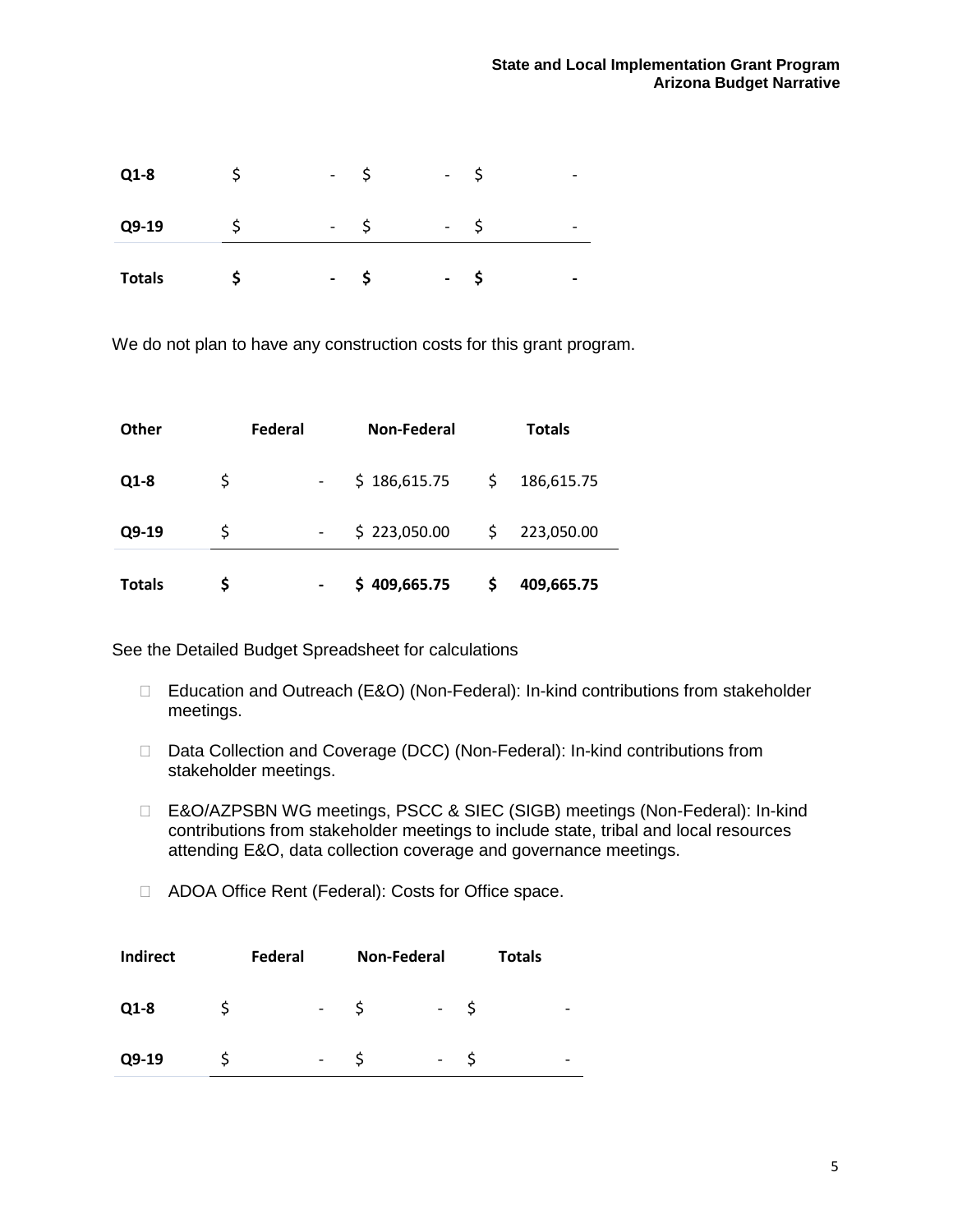**Totals \$ - \$ - \$ -** 

We do not plan to have any indirect costs for this grant program.

| Totals | Federal        | Non-Federal  | <b>Total Project Cost</b> |                |  |  |
|--------|----------------|--------------|---------------------------|----------------|--|--|
|        | \$2,911,147.20 | S 901.642.02 |                           | \$3,812,789.22 |  |  |

\*Narrative above includes all funding from Q1 through Q19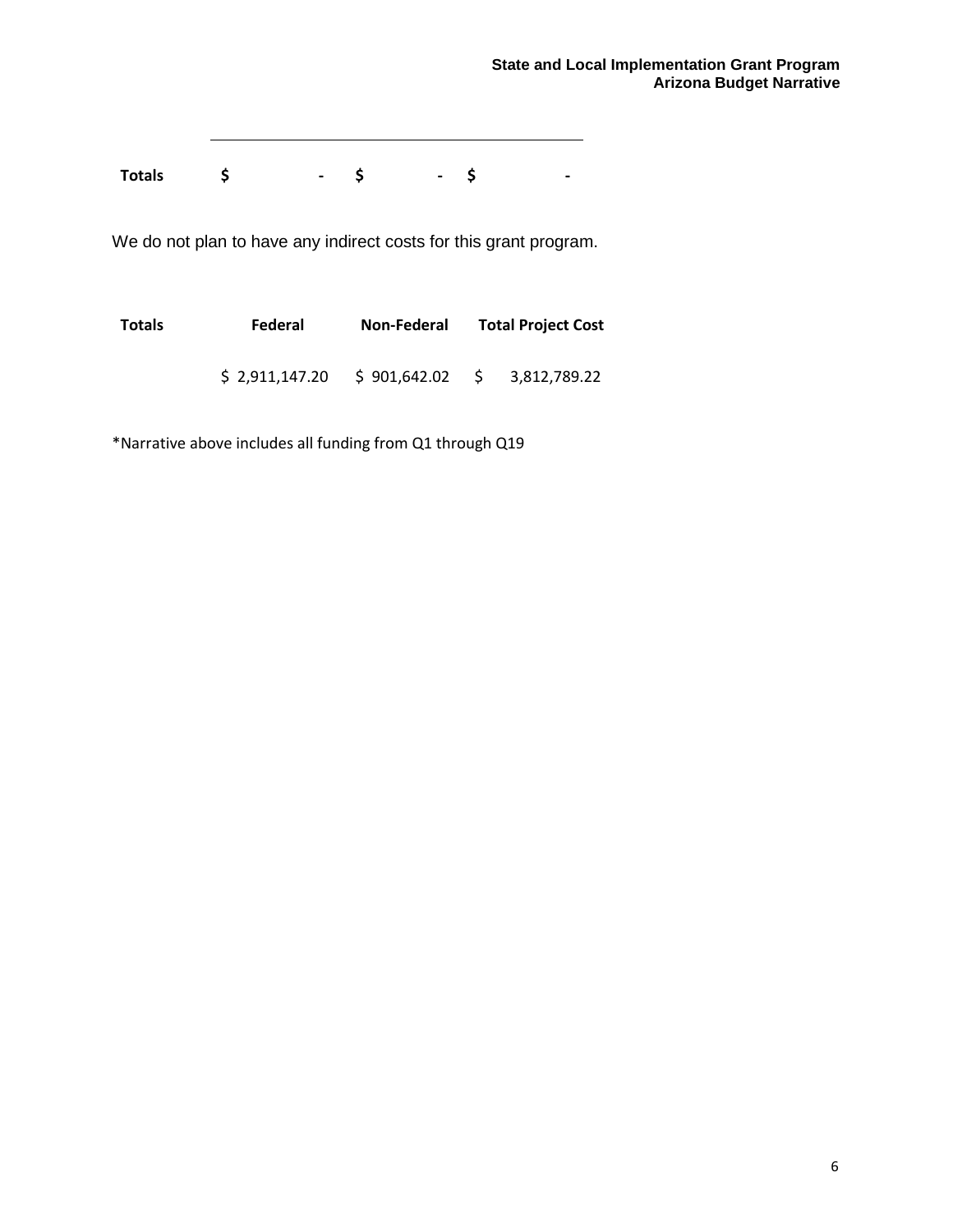## BUDGET INFORMATION - Non-Construction Programs OMB Approval No. 0348-0044

| <b>Estimated Unobligated Funds</b><br>Federal<br>(c) |              | Non-Federal                                |               |                |    | New or Revised Budget |                    |
|------------------------------------------------------|--------------|--------------------------------------------|---------------|----------------|----|-----------------------|--------------------|
|                                                      |              | (d)                                        |               | Federal<br>(e) |    | Non-Federal<br>(f)    | Total<br>(g)       |
| \$                                                   | S            |                                            | \$            | 2,911,147.20   | S  | 901,642.02            | 3,812,789.22       |
|                                                      |              |                                            |               |                |    |                       | 0.00               |
|                                                      |              |                                            |               |                |    |                       | 0.00               |
|                                                      |              |                                            |               |                |    |                       | 0.00               |
| \$<br>0.00                                           | \$           | 0.00                                       | $\mathcal{S}$ | 2,911,147.20   |    | 901,642.02            | 3,812,789.22       |
|                                                      |              | <b>SECTION B - BUDGET CATEGORIES</b>       |               |                |    |                       |                    |
|                                                      |              | <b>GRANT PROGRAM, FUNCTION OR ACTIVITY</b> |               |                |    |                       | Total              |
| (1)<br>Federal                                       | (2)          | Non-Federal                                | (3)           | <b>Federal</b> |    | Non-Federal           | (5)                |
| \$<br>38,769.60                                      | $\mathbb{S}$ | 95,981.84                                  | \$            | 371,250.00     | \$ | 142,818.75            | 648,820.19         |
| 18,766.20                                            |              | 28,794.55                                  |               | 70,965.00      |    | 124,381.13            | 242,906.88         |
| 51,442.41                                            |              | 0.00                                       |               | 171,410.00     |    |                       | 222,852.41         |
| 0.00                                                 |              | 0.00                                       |               | 0.00           |    | 0.00                  | 0.00               |
| 77,601.27                                            |              | 0.00                                       |               | 71,460.00      |    | 0.00                  | 149,061.27         |
| 739,417.50                                           |              | 100,000.00                                 |               | 1,300,065.22   |    |                       | 2,139,482.72       |
| 0.00                                                 |              | 0.00                                       |               | 0.00           |    | 0.00                  | 0.00               |
| 0.00                                                 |              | 186,615.75                                 |               | 0.00           |    | 223,050.00            | 409,665.75         |
| 925,996.98                                           |              | 411,392.14                                 |               | 1,985,150.22   |    | 490,249.88            | 3,812,789.22       |
| 0.00                                                 |              | 0.00                                       |               | 0.00           |    | 0.00                  | 0.00               |
| $\mathbb{S}$<br>925,996.98                           | S            | 411,392.14                                 | S)            | 1,985,150.22   |    | 490,249.88            | \$<br>3,812,789.22 |
|                                                      |              |                                            |               |                |    |                       |                    |
|                                                      |              |                                            |               |                |    |                       |                    |

Previous Edition Usable

Standard Fonn 424A (Rev. 7-97) Prescribed by OMB Circular A-102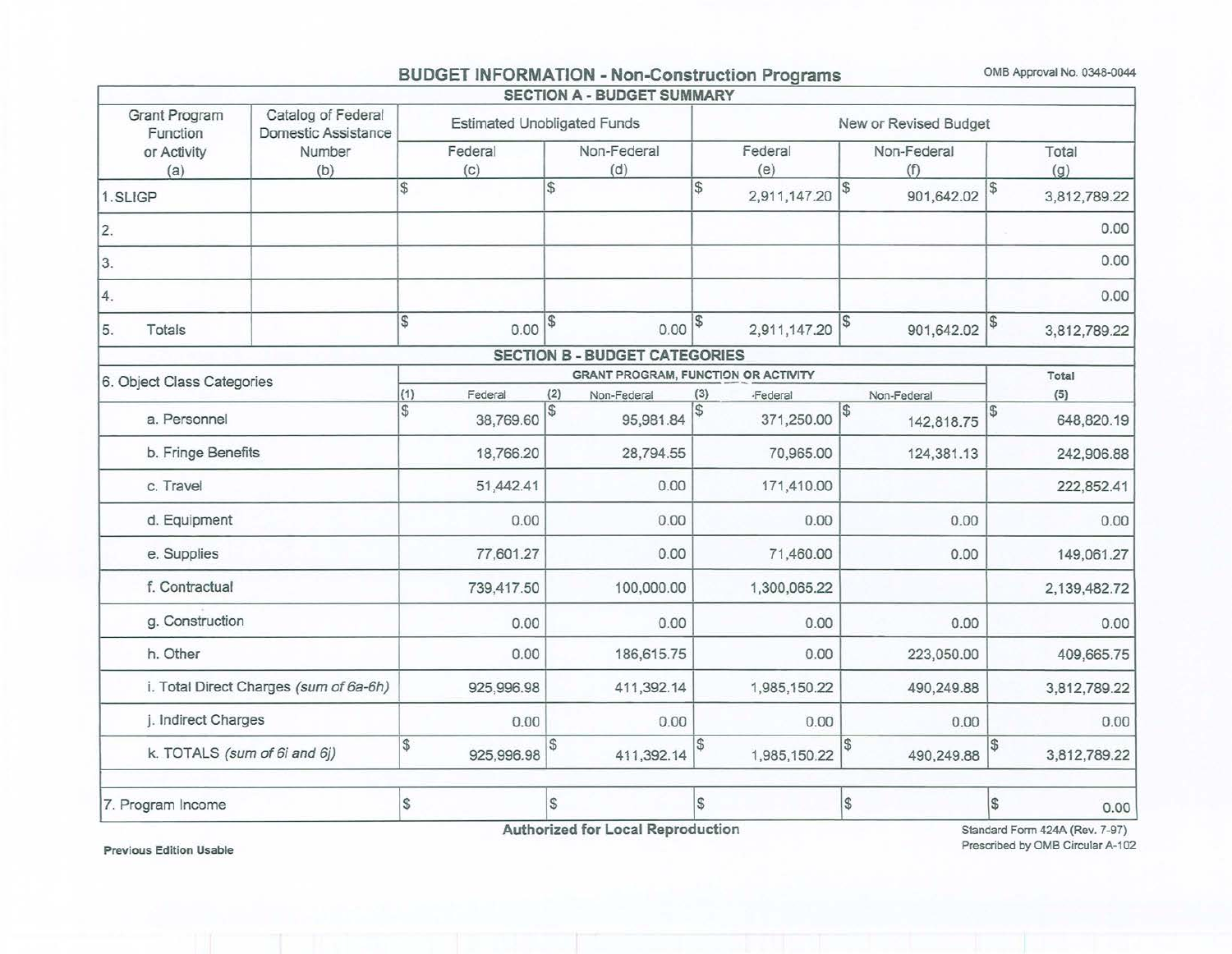|                                                         |                |                           |               | <b>SECTION C - NON-FEDERAL RESOURCES</b>    |                                                                                 |   |                   |            |             |
|---------------------------------------------------------|----------------|---------------------------|---------------|---------------------------------------------|---------------------------------------------------------------------------------|---|-------------------|------------|-------------|
| (a) Grant Program                                       |                |                           |               | (b) Applicant                               | (c) State                                                                       |   | (d) Other Sources |            | (e) TOTALS  |
| 8. State and Local Implementation Grant Program (SLIGP) |                |                           | $\mathbb{S}$  | 250,000.00 \$                               | 350,000.00 \$                                                                   |   | 301,642.42        | 1\$        | 901,642.42  |
| 9.                                                      |                |                           |               |                                             |                                                                                 |   |                   |            | 0.00        |
| 10.                                                     |                |                           |               |                                             |                                                                                 |   |                   |            | 0.00        |
| 11.                                                     |                |                           |               |                                             |                                                                                 |   |                   |            | 0.00        |
| 12. TOTAL (sum of lines 8-11)                           |                |                           | $\mathbb{S}$  | 250,000.00 \$                               | 350,000.00 \$                                                                   |   | 301,642.42        | 1\$        | 901,642.42  |
|                                                         |                |                           |               | SECTION D - FORECASTED CASH NEEDS           |                                                                                 |   |                   |            |             |
|                                                         |                | <b>Total for 1st Year</b> |               | 1st Quarter                                 | 2nd Quarter                                                                     |   | 3rd Quarter       |            | 4th Quarter |
| 13. Federal                                             | S              | 992,543.00 \$             |               | 248,136.00 \$                               | 248,136.00 \$                                                                   |   | 248,136.00        | \$         | 248,135.00  |
| 14. Non-Federal                                         |                | 205,696.00                |               | 51,424.00                                   | 51,424.00                                                                       |   | 51,424.00         |            | 51,424.00   |
| 15. TOTAL (sum of lines 13 and 14)                      | $$\mathbb{S}$$ | 1,198,239.00 \$           |               | 299,560.00 \$                               | 299,560.00                                                                      | S | 299,560.00        | l\$        | 299,559.00  |
|                                                         |                |                           |               |                                             | SECTION E - BUDGET ESTIMATES OF FEDERAL FUNDS NEEDED FOR BALANCE OF THE PROJECT |   |                   |            |             |
| (a) Grant Program                                       |                |                           |               |                                             | FUTURE FUNDING PERIODS (Years)                                                  |   |                   |            |             |
|                                                         |                |                           |               | (b) First                                   | (c) Second                                                                      |   | (d) Third         |            | (e) Fourth  |
| 16.State and Local Implementation Grant Program (SLIGP) |                |                           | $\frac{3}{2}$ | 462,998.50 \$                               | 462,998.50 \$                                                                   |   | 992,543.00        | $\sqrt{3}$ | 992,541.98  |
| 17.                                                     |                |                           |               |                                             |                                                                                 |   |                   |            |             |
| 18.                                                     |                |                           |               |                                             |                                                                                 |   |                   |            |             |
| 19.                                                     |                |                           |               |                                             |                                                                                 |   |                   |            |             |
| 20. TOTAL (sum of lines 16-19)                          |                |                           | $\sqrt{3}$    | 462,998.50 \$                               | 462,998.50 \$                                                                   |   | 992,543.00        | $\sqrt{S}$ | 992,541.98  |
|                                                         |                |                           |               | <b>SECTION F - OTHER BUDGET INFORMATION</b> |                                                                                 |   |                   |            |             |
| 21. Direct Charges:                                     |                |                           |               | 22. Indirect Charges:                       |                                                                                 |   |                   |            |             |
| 23. Remarks:                                            |                |                           |               |                                             |                                                                                 |   |                   |            |             |

Authorized for Local Reproduction Standard Form 424A (Rev. 7-97) Page 2